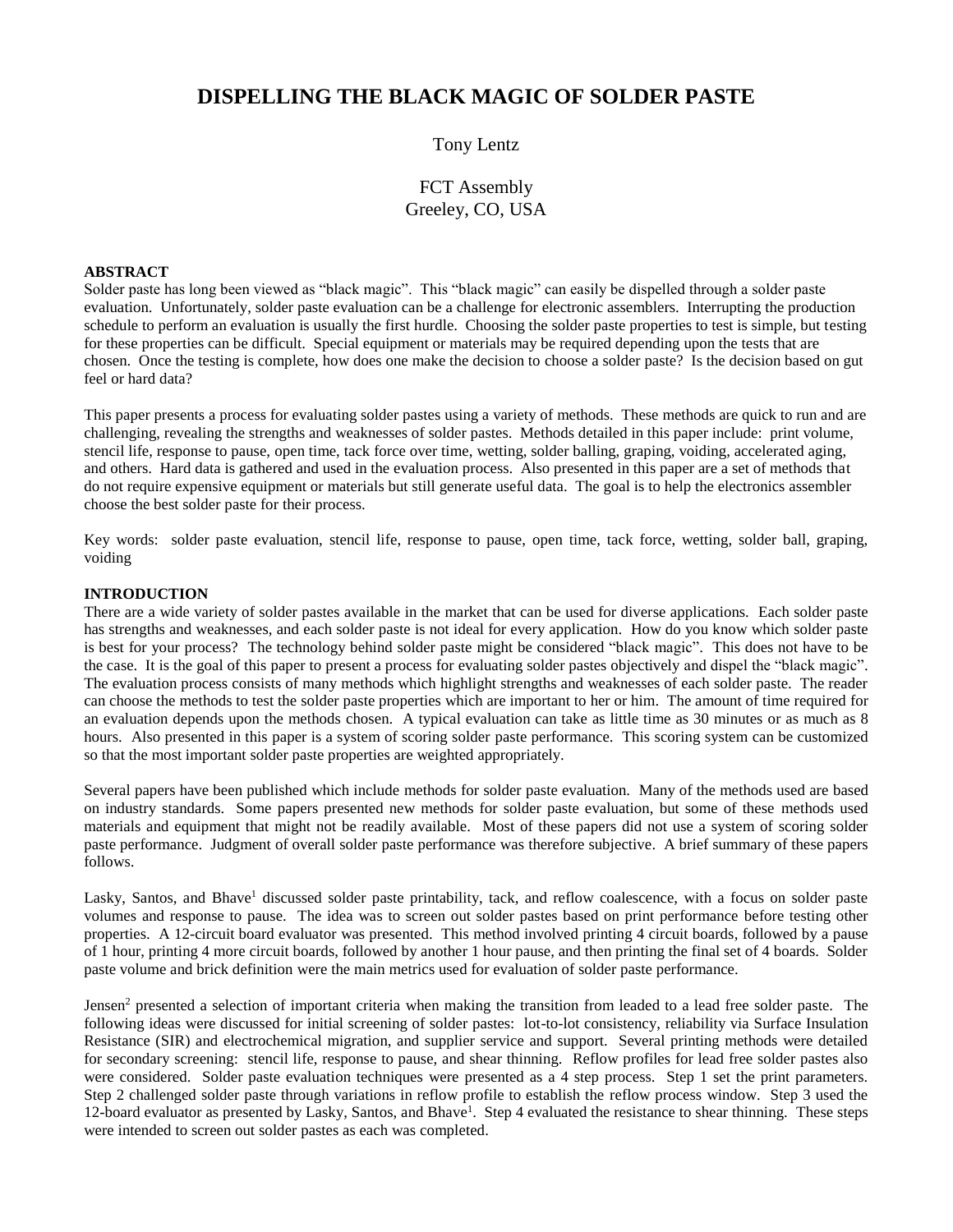Nguyen, Geiger, and Shangguan<sup>3</sup> presented a process for solder paste evaluation including the use of a Flextronics test vehicle. The test vehicle included patterns for printability, slump, wetting, solder balling, voiding and SIR. Solder paste printability was tested initially and again after 4 hours. Print speeds were varied, and a range of area ratios (0.3 to 0.8) were used in a method of measuring missing deposits. IPC standard slump, solder balling and wetting tests were used. Solder pastes were screened out and the leaders were evaluated further. Reflow performance was evaluated using low, medium and high profiles in both air and nitrogen atmospheres. Solder pastes were rated for solder balls, wetting, voiding, and head in pillow defects. General observations were made about the data gathered.

Nguyen, Aranda, Geiger, and Kurwa<sup>4</sup> evaluated low silver solder pastes, and a Flextronics multi-function test vehicle was used. Solder paste printability was tested initially and again after 4 hours. Print speeds were varied, and a range of area ratios (0.3 to 0.8) were used in a missing deposit method. IPC slump, solder balling and wetting tests were used. Reflow performance was evaluated using low, medium, and high profiles in an air atmosphere with Organic Solderability Preservative (OSP) surface finish. Voiding was evaluated for Ball Grid Array (BGA) and Quad Flat No Lead (QFN) components. General observations were made about the data gathered.

Guene, and Teh<sup>5</sup> presented a set of methods to evaluate several key parameters of both no-clean and water-soluble solder pastes. Solder paste print performance was evaluated through several methods: viscosity, tack, slump, print speed, stencil life, and idle time. Viscosity was measured using two different types of viscometers. Tack force was evaluated over a 48 hour time period, and changes in tack were noted. Slump was evaluated using IPC standard methods. The solder paste was thermally stressed through storage at 40°C for 4 and 7 days. After thermal stress appearance, printability and tack force were evaluated. Viscosity over time was evaluated using a specific type of viscometer. Performance was compared using an Environment-Friendly Soldering Technology (EFSOT) verification board, which included areas for print definition and shorts (bridging). Maximum print speed and stencil life (idle time) was determined using this test board. Solder balling performance was determined using a hot plate with a variety of pre-heat cycles. Performance of the solder pastes was compared and contrasted with respect to the methods used. This is part one of a two part paper. The second part of the paper details a separate set of methods.

Xie, Baldwin, Houston, Lewis, and Wu<sup>6</sup> evaluated no clean, lead free solder pastes for use with fine pitch 0402 and 0201 components. The following parameters were evaluated: stencil release capability, solder paste volume, wetting, flux residue cleaning, defects after component placement and reflow, and intermetallic layer formation and growth. A specific circuit board with Electroless Nickel Immersion Gold (ENIG) finish was used as a test vehicle. Initially a 10 print study was performed with a controlled sequence of underside cleaning. Solder paste average volume & standard deviation, and printed paste defects were used to screen out some solder pastes. Wetting was tested on clean and oxidized copper with a method similar to the IPC standard method. Flux residues were evaluated for ease of cleaning. Additional solder pastes were removed from testing due to poor performance. Defects after reflow and intermetallic growth from liquid to liquid thermal shock were used as final evaluation criteria. This study resulted in the choice of a solder paste for use in their process, which was different from the solder paste currently used.

Seelig, O'Neill, Pigeon, Maaleckian, Monson, Machado, and Shea<sup>7</sup> presented a comparison of SAC305 vs. SN100C® solder pastes. Three different production circuit boards were used in this evaluation. Two profiles were used; one "cool" and one with standard temperatures. AOI was used to evaluate the appearance of the solder joints. Voiding and microstructural analysis was done. Component shear strength was measured before and after thermal aging. The SN100C® solder paste under evaluation was found to be a viable replacement for SAC305 solder paste.

Anson, McLaughlin, Argueta<sup>8</sup> evaluated water-soluble and no-clean solder pastes for military and biomedical applications. A design of experiments (DoE) methodology was used in a holistic approach for this evaluation. Characteristics evaluated include solder balling, slump, printability, response to pause, voiding, wetting, cleanability, and ionic residue. Slump was measured using a range of humidity levels at time 0 and again after storage for 2 hours. Solder balling was tested using a modified IPC test method. Solder ball coupons were printed reflowed at time 0, stored at various humidity levels, and reflowed after 2 hours. A 10-print study with a pause between prints 5 and 6 was done using FR4 substrates. Bridging and insufficient solder deposits were measured. Reflowed solder joints were inspected for defects. Solder joints were cross sectioned in mixed alloy BGA arrays to ensure uniformity. Voids were measured in BGA arrays and on QFN thermal pads. Flux cleanability was evaluated using ionic contamination testing. Analysis of Variance (ANOVA) was used to compare the solder pastes within each method. Failure Mode Effects Analysis (FMEA) was used to weight and rank solder paste performance overall. An importance factor was assigned to each criterion and a score assessed for each solder paste within each criterion. The overall ranking for solder pastes was determined using the product of the importance factor and the score.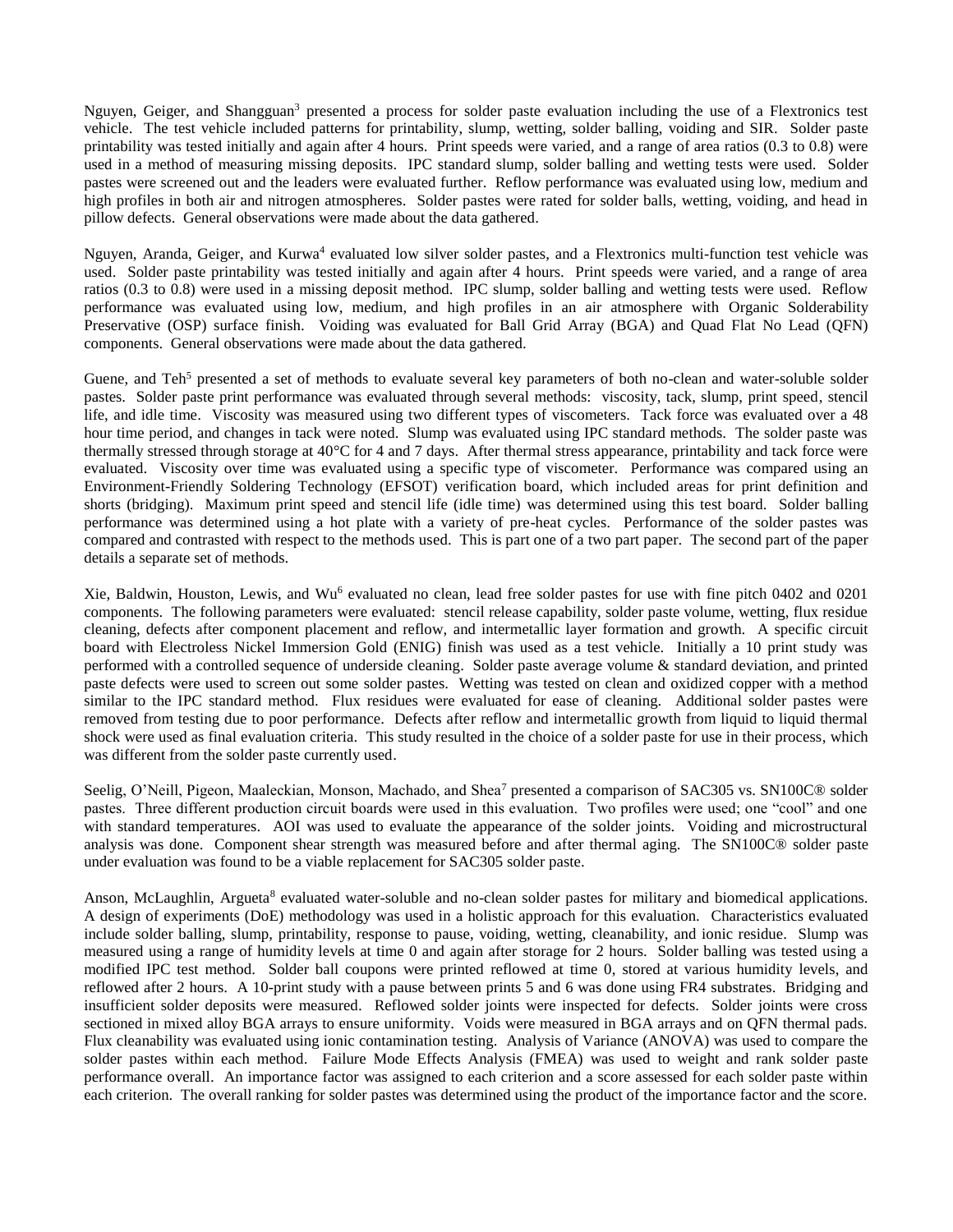Stengel, Reichenberger, Ohm, Trodler, and Heilmann<sup>9</sup> presented an overview of current industry wetting and spreading methods. Some methods apply only to solders or only to fluxes, while others apply to solder pastes. The methods discussed include slump, wetting balance, wetting angle, spread, and wetting area. The slump method involves printing a specified pattern of solder paste and storing the test substrates for a specified period of time at room temperature (cold slump) and elevated temperature (hot slump). The solder paste bricks and spaces are evaluated and a slump measurement is determined. Wetting balance is a method for evaluation of wetting force over time of a solder alloy, flux, or some combination of both. Temperature profiles can be varied in the wetting balance method. Wetting angle of the solder can be measured during the wetting balance test. Solder spread is typically measured by visual examination of spread area. Solder spread methods are typically used to evaluate fluxes and solid solders. Substrate preparation varies and can affect the results. Wetting area methods are similar to solder spread but are used for solder pastes. A new test method was introduced that uses specialized equipment to measure wetting force over time for solder pastes. This new method is similar in principal to the wetting balance method but is modified for use with solder pastes. Solder paste wetting is also determined through the use of test patterns that are intended to bridge during reflow. The amount of bridging that occurs is measureable and will vary based on surface finish and reflow profile used.

Guene and Teh<sup>10</sup> presented a set of methods to evaluate several key parameters of both no-clean and water-soluble solder pastes. This is part two of a two part paper. Reflow performance was evaluated through several methods: wettability, reflow process window, graping, tombstoning, copper mirror and corrosion, SIR testing, and flux residue wash ability followed by ionic contamination testing. Wetting performance was evaluated using spread diameters on copper substrates. Preheat conditions and reflow profiles were varied. Wetting spread was quantified as a percentage of area. Graping was evaluated using the wetting patterns. Wetting performance was evaluated in a second method using a spread pattern on test circuit boards with ENIG and OSP finishes. The solder pastes were ranked in order of wetting performance. Tombstoning was evaluated through reflow of forty 0603 capacitors and calculation of a tombstoning percentage. Copper mirror, copper corrosion and SIR tests were performed using IPC standard methods. Cleanability of flux residues was evaluated in a cleaning machine using water at various temperatures and with the addition of cleaning agents. Ionic contamination testing was done after cleaning to quantify the results. Performance of the solder pastes was compared and contrasted with respect to the methods used.

Bruno and Johnson<sup>11</sup> presented a method for evaluating print performance and used that data to improve the print process. A novel test substrate was presented to be used for calibration of a solder paste inspection system. The parameters of the print process were varied and results were measured. Two different solder pastes were compared using printed volume measurements.

The process of evaluating a solder paste presented in this paper includes methods which evaluate important properties of the solder paste. These methods are practical, take little time, and are designed to be run by the solder paste user. This evaluation process generates hard data, which is used to compare the strengths and weaknesses of solder pastes. The overall performance of each solder paste is quantified using a scoring system.

#### **TEST VEHICLE FOR EVALUATION**

The process of evaluating solder paste starts with a good test design that uses readily available equipment and materials. Many properties of solder pastes can be evaluated through the use of test boards. The test boards shown below (Figures 1 -6) were adopted from the Jabil solder paste evaluation kit. These circuit boards are readily available on the open market. These test boards were chosen so that the user would not have to design their own test board, or use a production board for the evaluation. Production circuit boards may not challenge solder pastes in all areas of interest.

#### Test circuit board F1

The F1 test circuit board (Figure 1) has three 0.5 mm pitch BGA arrays (U1, U2, U3) and three 0.4 mm pitch BGA arrays (U4, U5, U6) which are used for solder paste volume measurements. It also has two bridging test patterns used to measure bridging after print.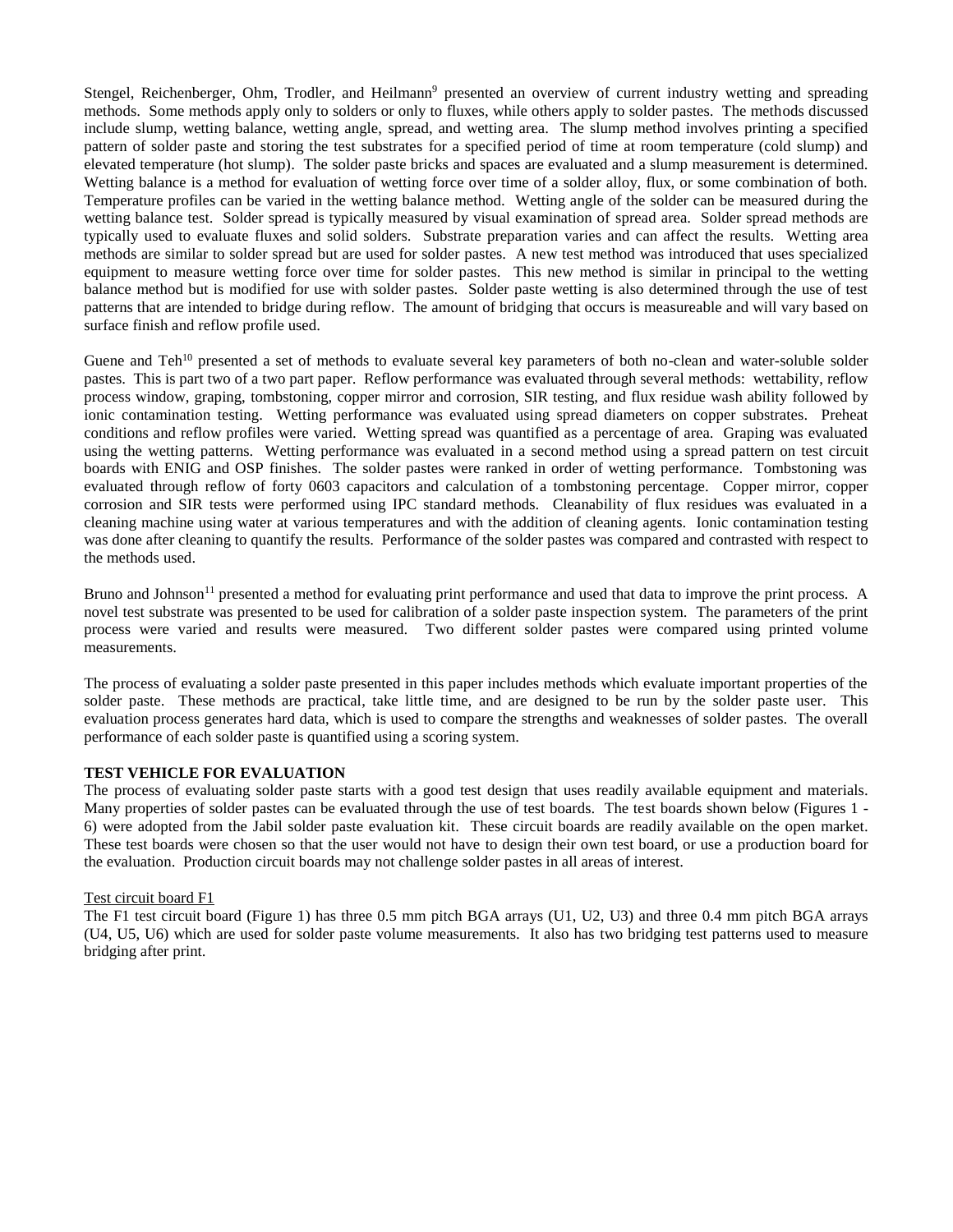

**Figure 1 - F1 Test Circuit Board**

When a 0.127 mm (0.005 inch) thick stencil is used, the 0.5 mm pitch BGA arrays have an area ratio of 0.575, and the 0.4 mm pitch BGA arrays have an area ratio of 0.500. These area ratios are small enough to challenge the printability of most solder pastes. There are a total of 252 pads in the 0.5 mm BGAs and 1080 pads in the 0.4 mm BGAs. A close up of one bridging pattern is shown below (Figure 2).



Pitch: 8, 12, 16, 18, 20 mils

**Figure 2 - F1 Bridging Pattern**

The pitch of the pads in the bridging pattern ranges from 8 to 20 mils. Both bridging patterns include a total of 208 opportunities for bridging. If the 8 mil pitch patterns are ignored, then the total number of bridging opportunities becomes 144 per circuit board.

## Test circuit board F2A

The F2A test board (Figure 3) includes patterns to evaluate wetting, solder balling, voiding, and graping.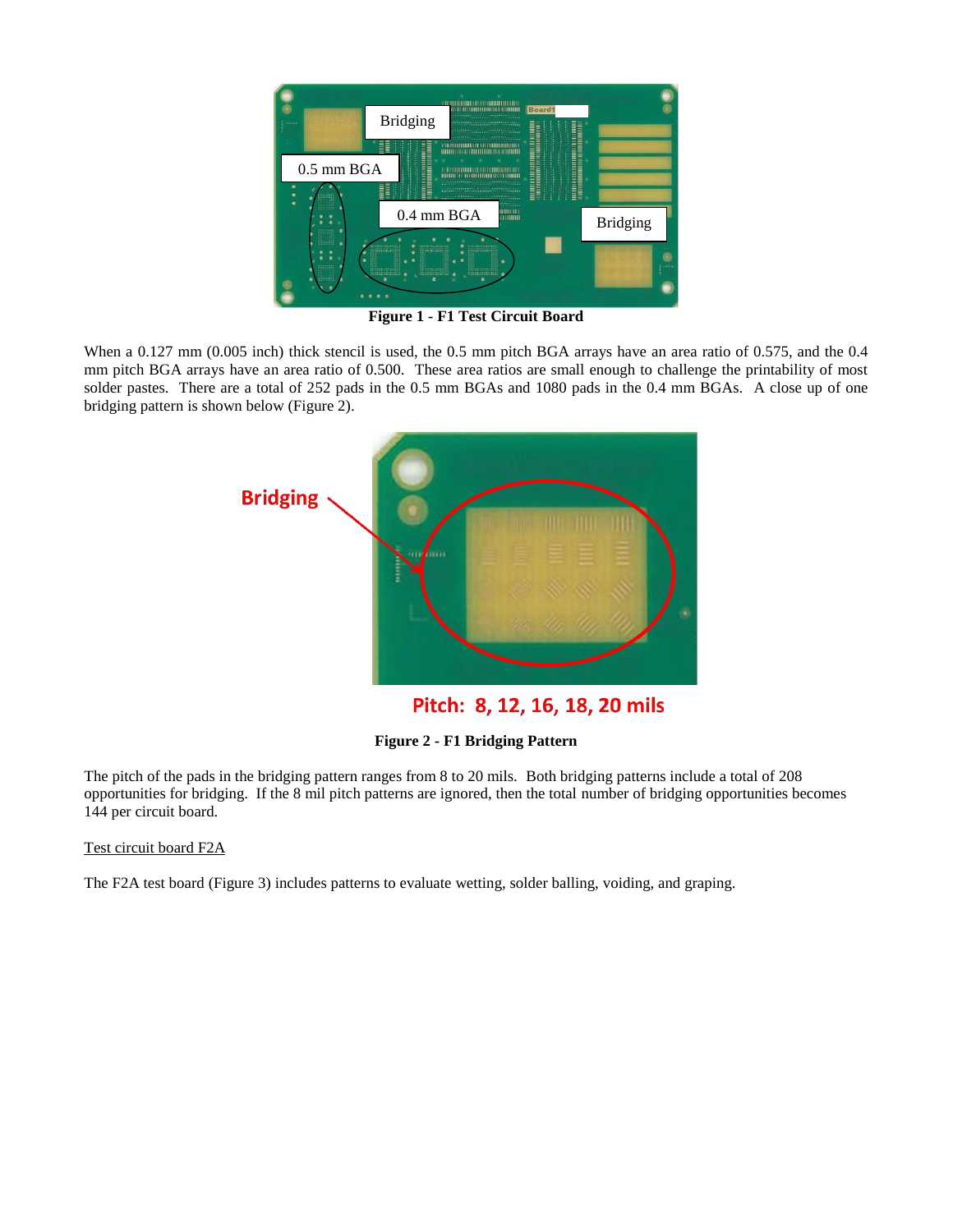

**Figure 3 – F2A Test Circuit Board**

|  |  | ,,,,,,,,,,,,,,,,,,,,,,,,,,,<br><b><i><u>SEE IN VAN DE LA SEE ONDER AS DE LA SEE ONDER AS DE LA SEE ONDER AS DE LA SEE ONDER AS DE LA SEE ONDER AS DE LA</u></i></b>                                                                                                                                                                                                    |  |
|--|--|------------------------------------------------------------------------------------------------------------------------------------------------------------------------------------------------------------------------------------------------------------------------------------------------------------------------------------------------------------------------|--|
|  |  | <b>And in the control of the control of the control of the control of the control of the control of the control of the control of the control of the control of the control of the control of the control of the control of the </b><br><b>The Contract of Contract Contract of Contract Only 200</b><br><b>The South Army Administration of the United States and</b> |  |
|  |  | <b>STATISTICS IN AN ARTICLE IN A STATISTICS</b><br><b>STATISTICS IN AN ARTICLE IN A STATISTICS.</b>                                                                                                                                                                                                                                                                    |  |
|  |  | <b>PERSONAL PROPERTY AND DESCRIPTION OF A REPORT OF A REPORT OF A REPORT OF A REPORT OF A REPORT OF A REPORT OF A</b><br><b>PERSONAL PROPERTY AND INCOME.</b><br><b>AND AN INCOME CONTRACTOR</b> IN AN INCOME CONTRACTOR                                                                                                                                               |  |
|  |  | <b>Printing to Britain States</b><br>--------<br>and the State model and State Management and Con-                                                                                                                                                                                                                                                                     |  |

**Figure 4 – F2A Wetting Pattern After Reflow**

The wetting pattern (Figure 4) includes 12 vertical and 12 horizontal lines. Each line has 15 bricks of solder paste printed onto it for a total of 360 solder paste bricks. The pitch of the solder paste bricks ranges from 0.1 mm in the center of each line to 0.4 mm at the ends of each line. Typically an ENIG surface is used for wetting evaluation. If a more challenging wetting test is desired, then OSP surface finish can be used.



**Figure 5 – F2A Solder Balling (Pull Back) Pattern After Reflow**

The solder balling pattern (Figure 5) includes 16 overprinted pads of 20 mil diameter. The percentage area of overprint ranges from 500% to 1250%. The solder paste is overprinted onto the solder mask and the solder paste pulls back during reflow. The flux residue pools are inspected for solder balls.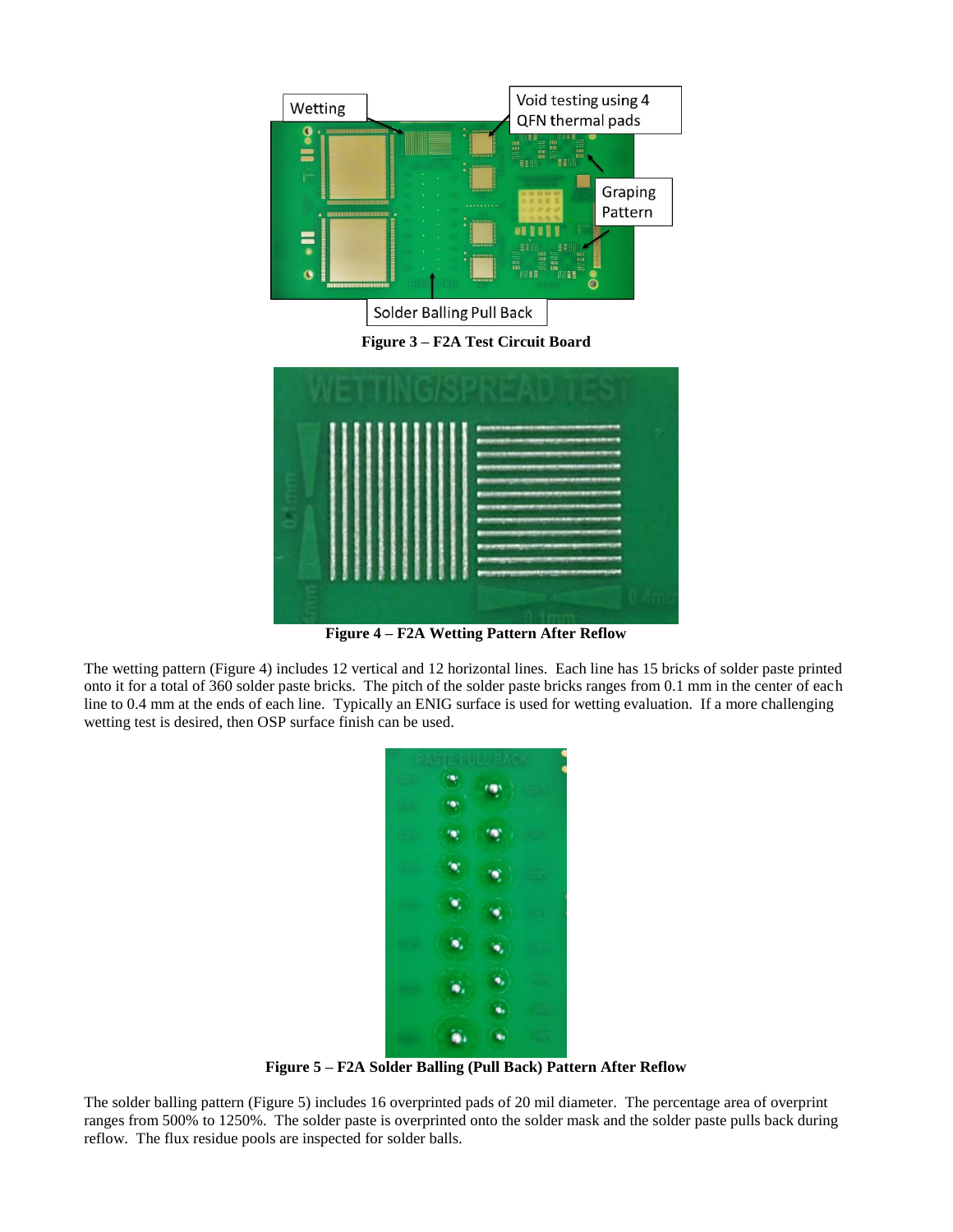

**Figure 6 – F2A Graping Pattern After Reflow**

The graping pattern (Figure 6) includes 4 columns of 6 pads each for a total of 24 pads. The columns include square and round pads, and both solder mask defined (SMD) and non-solder mask defined (NSMD) pads. The pad sizes range from 7 to 12 mils. The F2A test board includes 16 of these patterns, but a typical evaluation uses only 4 of them, for a total of 96 opportunities for graping.

Use of the F1 and F2A Jabil test boards is a good start for a solder paste evaluation. In some cases, this may be all that is required in order to compare and contrast solder pastes. Other properties can be easily tested using other methods. The methods for solder paste evaluation are detailed in the next section. Examples of test results are given along with each method. Variations on the methods are detailed, which may use different equipment or materials. The amount of time required for each method is estimated so the user can plan accordingly.

## **METHODS USED IN SOLDER PASTE EVALUATION**

It is strongly recommended that each solder paste under evaluation be tested along with a control. The control solder paste should be one that the user is familiar with, and ideally is the solder paste used in the standard process. The results for two or more solder pastes should be compared and contrasted. This gives the user a baseline from which to judge performance of other solder pastes.

## Solder paste volume average and standard deviation

It is generally accepted that a majority of defects in the surface mount assembly process occur at solder paste print. The goal of the solder paste print process is to put the correct amount of solder paste in the correct location on the circuit board and to do this with good repeatability. Solder paste average volume and standard deviation can be measured using the F1 test board in combination with a solder paste inspection system capable of measuring volume. Alternately, copper clad FR4 material can be used along with the F1 test stencil. This alternative minimizes errors due to alignment of stencil to pads, and due to variations in circuit board pad size or planarity.

This method consists of a 10 print study and the volume of solder paste in the 0.5 mm and 0.4 mm BGA arrays is measured. Printing is done with no underside cleaning of the stencil between prints. Solder paste bridging can be measured concurrently with this method. The number of prints could be reduced from 10 to 4 if time occupying the printer is a concern. 10 prints are desirable in order to get a more statistically significant number of data points. Average and standard deviation of volume are calculated separately for the 0.5 mm and 0.4 mm pitch BGAs. Example results are shown below (Table 1).

| $1$ able $1$ $-$ Laambie Results for bolder 1 aste $\tau$ ording |                      |                                         |                      |                                         |  |
|------------------------------------------------------------------|----------------------|-----------------------------------------|----------------------|-----------------------------------------|--|
| <b>Solder Paste</b>                                              | $0.5$ mm BGA         | 0.5 mm BGA Volume                       | $0.4$ mm BGA         | 0.4 mm BGA Volume                       |  |
|                                                                  | Volume Avg. $(mil3)$ | <b>Std. Deviation (mil<sup>3</sup>)</b> | Volume Avg. $(mil3)$ | <b>Std. Deviation (mil<sup>3</sup>)</b> |  |
|                                                                  | 610                  |                                         | 450                  | ∸-                                      |  |
|                                                                  | 570                  | 50                                      | 420                  | 40                                      |  |

#### **Table 1 – Example Results for Solder Paste Volume**

In this example, solder paste A gave higher average volumes and lower standard deviations for both sizes of BGA arrays. Higher solder paste average volumes are desirable as an indicator that the solder paste will give adequate volume for tighter pitch components. Lower standard deviations of volume are desirable and indicate better print repeatability. Solder paste A performed better than solder paste B in this test.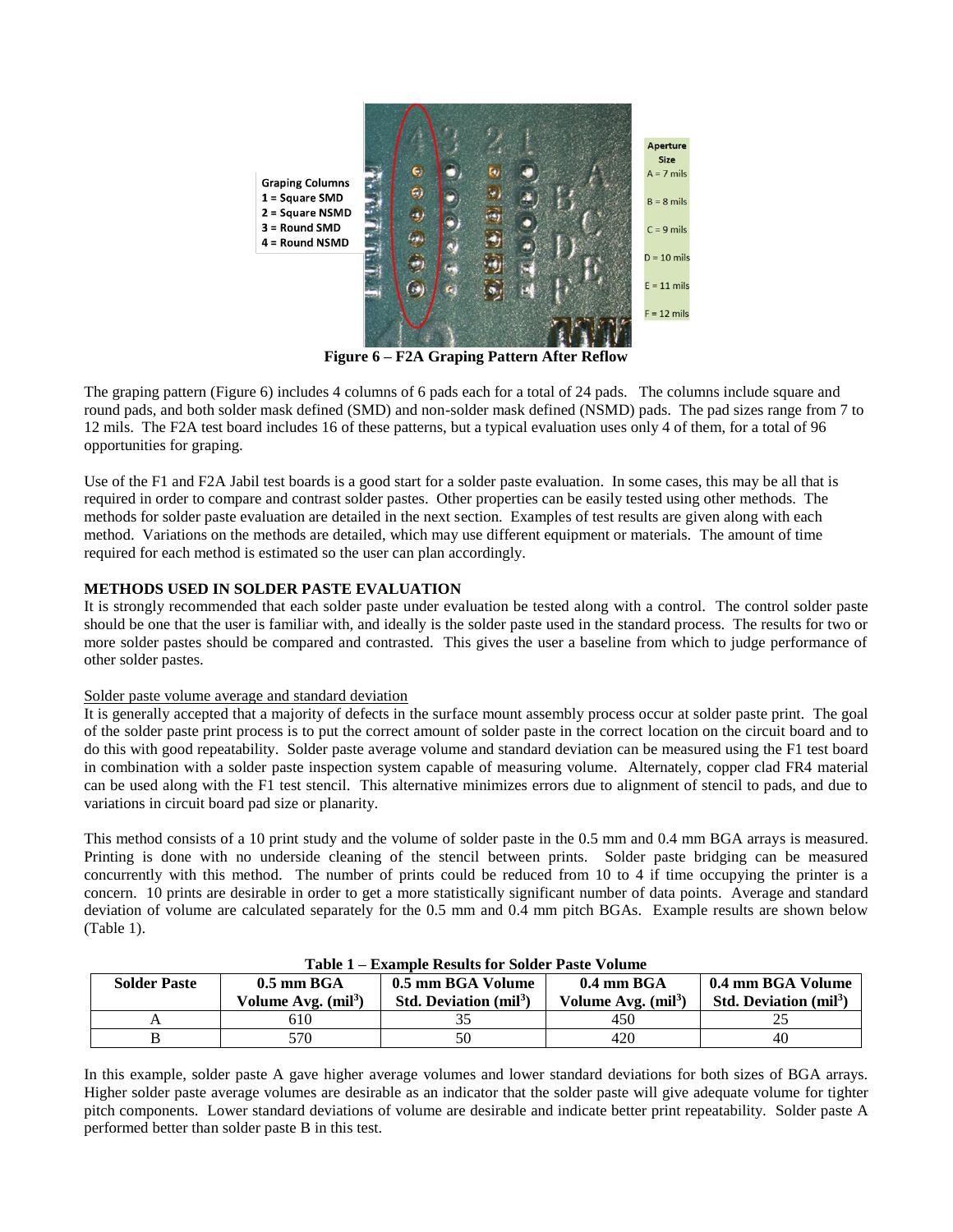This method should be run using standard print parameters, and the same parameters should be used for each solder paste tested. If a more challenging test of printability is desired, then the print speed can be varied. Each solder paste can be run at normal print speed, and then again at a faster speed. For example, if the standard print speed is 25 mm/sec and the printer is occasionally run at 50 mm/sec, then both speeds should be tested with each solder paste. Higher print speeds typically result in lower volumes and higher standard deviations. Some solder pastes may not perform well at higher print speeds.

The estimated time for this method is approximately 5 minutes per print plus setup and cleanup. The total time for a 10 print study is approximately 60 minutes. A 4 print study can be run in approximately 30 minutes.

### Alternate method for solder paste volume average and standard deviation

What if you do not have a 3D solder paste inspection system? This method measures the amount of solder paste printed by mass, using an electronic balance rather than a solder paste inspection system. Electronic scales are more economical than a Solder Paste Inspection (SPI) system and are readily available from a multitude of sources.

This method uses a 10 print study, and the mass of the solder paste is determined using a balance accurate to the nearest 0.01 grams. Each circuit board must be numbered, weighed initially and weighed again after print. Solder paste mass is determined, and then average and standard deviations of mass are calculated.

This alternative method has a couple of advantages over the SPI method. It does not require a 3D SPI system, and F1 test boards and stencil do not need to be used. Any circuit board and stencil pattern can be used. A disadvantage of this alternative method is that it is not selective for component or aperture design and size. It is limited to giving an overall total amount of solder paste. The total mass of solder paste printed can still be used to compare and contrast different solder pastes. Example results are shown below (Table 2).

| ***** <i>*</i><br>Launibic Results for Sorger Fusic Bruss |                                |                                          |  |  |  |
|-----------------------------------------------------------|--------------------------------|------------------------------------------|--|--|--|
| <b>Solder Paste</b>                                       | <b>Average Mass</b><br>(grams) | <b>Std. Deviation of</b><br>Mass (grams) |  |  |  |
|                                                           | ገ ንን                           | $^{\circ}$ 02.                           |  |  |  |
|                                                           | 18                             |                                          |  |  |  |
|                                                           |                                |                                          |  |  |  |

**Table 2 – Example Results for Solder Paste Mass**

In this example, solder paste A gave higher average mass and lower standard deviation than solder paste B. Again, solder paste A performed better than solder paste B.

The estimated time for this method is approximately 2 minutes per print plus setup and cleanup. The total time for a 10 print study is approximately 30 minutes.

#### Solder paste bridging

Bridging after print can easily be measured using the F1 test board in conjunction with the solder paste volume method. It is simple to calculate a bridging percentage, which can be used to compare paste performance.

This method consists of a 10 print study using the F1 test board. The same circuit boards that were printed in the volume study are used for this method. Two bridging areas on each board are inspected and the total number of bridged gaps are counted (Figure 7). The total possible number of bridges per circuit board is 144 when the 8 mil pitch pattern is ignored. A bridging percentage is calculated out of 1440 possible for a 10 print study.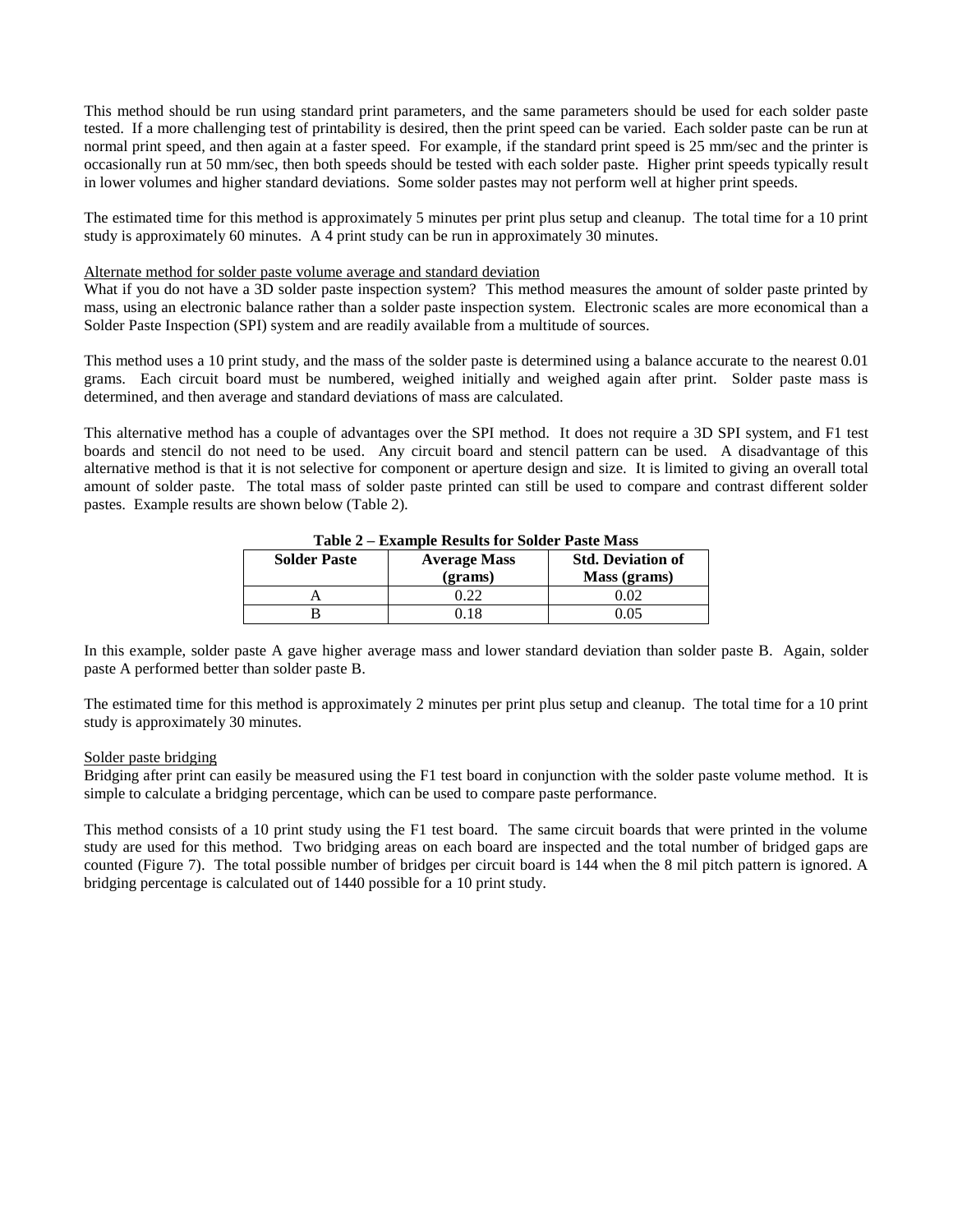

**Figure 7 - Example of bridging after print**

Example results: solder paste A gave 11.2 % bridging and solder paste B gave 8.9% bridging.

Lower bridging is desirable in order to prevent shorting. In this case, solder paste B performed better than solder paste A. Solder paste A gave higher volume in the solder paste volume method, which might contribute to higher bridging. There could be a trade off between solder paste volume and bridging. Higher bridging may be the result of higher solder paste volume. It should be noted that this method is intended to create bridging due to the lack of underside cleaning during 10 consecutive prints. In a standard print process, underside cleaning is used to help eliminate bridging.

Solder paste brick definition can be evaluated in conjunction with this method. Some solder pastes may give more crisp and clean looking bricks than others. The top of the bricks should be evaluated for scooping, peaks, and other non-conformities. This inspection results in a qualitative determination rather than a quantitative one, but it can help the user to gain a feel for differences in solder paste print performance.

The estimated time for this method is approximately 1 minute per circuit board, and this can be run concurrently with the volume measurement method. For example, bridging can be counted on the first board while solder paste volume is being measured on the second board. This method essentially adds no time to the volume method.

#### Reflow performance: Wetting, solder balling, graping, and voiding

Wetting, solder balling, graping, and voiding are measured simultaneously using the F2A test board. Components are only placed if voiding is going to be measured. The solder paste is reflowed and the data is summarized.

This method involves printing and reflowing two F2A circuit boards for each solder paste. A standard reflow profile should be used for all solder pastes tested. Microscopic inspection is used to evaluate wetting, solder balling, and graping. Voiding can also be measured. This requires placement of 4 dummy QFN components per board and then measurement of the voids using a X-ray system. The data is counted for both circuit boards of each solder paste and averaged.

The wetting or spread percentage is calculated by counting the number of solder paste bricks that join together out of a total of 360 possible per board. ENIG surface finish is typically used for this wetting test. A more challenging wetting test uses OSP surface finish. It is recommended to use the surface finishes commonly used in production, but the same surface finish should be used for all solder pastes evaluated. Solder balling is evaluated by looking for the largest overprint pattern that has 10 or less balls and the largest pattern with 5 or less balls. If the two boards differ in solder balling results, then an average overprint value is determined. Graping is determined by counting the total number of solder deposits showing graping in four of the graping patterns. The four patterns chosen should be in different locations on the circuit board, e.g. G1, G7, G10, and G15. Each graping pattern has 24 solder deposits, which results in a total possible graping of 96 when 4 patterns are used. Example results are shown below (Table 3).

| Table 5 – Example Results for Wetting, Solder Bannig, Graphig, Volding |                       |               |                       |                       |                |                |
|------------------------------------------------------------------------|-----------------------|---------------|-----------------------|-----------------------|----------------|----------------|
| <b>Solder</b>                                                          | <b>Wetting on</b>     | Wetting on    | <b>Solder Balling</b> | <b>Solder Balling</b> | <b>Graping</b> | <b>Voiding</b> |
| Paste                                                                  | <b>ENIG</b>           | <b>OSP</b>    | Largest overprint     | Largest overprint     | (%)            | $(Area \%)$    |
|                                                                        | $\frac{6}{6}$ spread) | $(\%$ spread) | 10 or less balls      | 5 or less balls       |                |                |
|                                                                        | 96                    |               | '250%                 | 1200%                 | 8.6            | 10.2           |
|                                                                        | 89                    |               | 100%                  | 950%                  | 20.4           | 9.5            |

#### **Table 3 – Example Results for Wetting, Solder Balling, Graping, Voiding**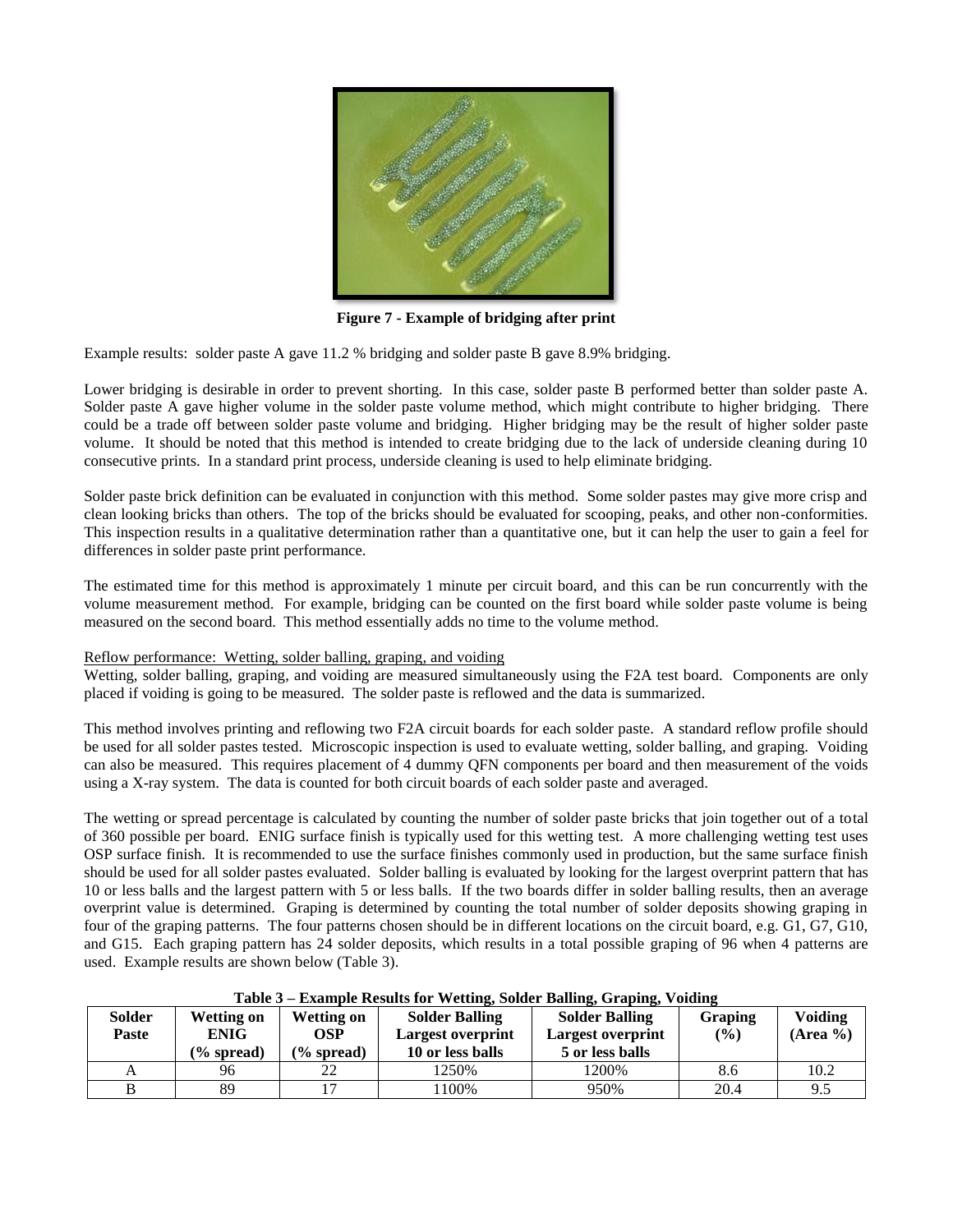Higher wetting values are desirable. This indicates good spread of the solder paste during reflow. In this case, solder paste A performed slightly better than solder paste B on the ENIG surface finish. Solder paste A also showed better wetting on OSP than solder paste B.

In the solder balling evaluation, higher overprint percentages indicate better performance. In this case, solder paste A showed less solder balling than solder paste B. Another way to evaluate solder balling is to look for the largest overprint pattern that has zero solder balls. This is a much more stringent evaluation that will result in lower overprint ratings for most solder pastes.

Low graping percentages indicate better performance. In this example, solder paste A performed better than solder paste B. Graping and solder balling typically show similar performance on the F2A circuit board. If there are many solder balls, and the overprint percentage ratings are low, then graping is usually high. Graping and solder balling can be caused by similar properties of the solder paste.

Low void area percentages are desirable. In this case solder paste B performed slightly better than solder paste A. It is not uncommon to see mixed results like this when using the F2A test circuit board. Solder paste A performed better than solder paste B for most of these parameters, except voiding. The user needs to decide which parameters are most important and rate solder paste performance accordingly.

Solder pastes might show different performance when tested with different reflow profiles. The user should decide the number and type of profiles to be tested with each solder paste. For example, if a linear ramp profile is used for most work, but a soak - ramp to peak type profile is used for certain types of circuit boards, then both should be tested. The solder paste under evaluation must perform with all of the commonly used profiles.

The estimated time for this method is approximately 30 minutes for each solder paste. If OSP is run in addition to the ENIG plated circuit boards, then the amount of time required will increase by about 20 minutes per solder paste.

#### Stencil life / Response to pause - F1 test board

Stencil life in this case is defined as the amount of time solder paste can sit open on the stencil and maintain printability. This method uses the F1 test board and a solder paste inspection system to measure solder paste volume. This method combines stencil life with response to pause.

This method is a variation on the printed solder paste volume method. Solder paste is applied to the printer in an amount sufficient to run 10 circuit boards. The solder paste is not mixed or added to during this test. Two F1 test boards are printed and volumes measured in the 0.4 mm BGA patterns. The paste sits idle on the printer for 1 hour, and then two more test boards are run and volumes measured. This process is repeated after a cumulative stencil life of 2 hours, 4 hours, and 8 hours on the printer. Solder paste volume average and standard deviation are calculated at each stencil life time. Example results are shown below (Table 4).

| $1$ able $4$ – Example Results for Stellen Life / Response to Fause |                       |                            |                       |                            |  |  |
|---------------------------------------------------------------------|-----------------------|----------------------------|-----------------------|----------------------------|--|--|
| <b>Stencil Life Time</b>                                            | <b>Solder Paste A</b> | <b>Solder Paste A</b>      | <b>Solder Paste B</b> | <b>Solder Paste B</b>      |  |  |
|                                                                     | $0.4$ mm BGA          | $0.4$ mm BGA               | $0.4$ mm BGA          | $0.4$ mm BGA               |  |  |
|                                                                     | Volume Avg. $(mil3)$  | <b>Vol. Std. Deviation</b> | Volume Avg. $(mil3)$  | <b>Vol. Std. Deviation</b> |  |  |
|                                                                     |                       | (mil <sup>3</sup> )        |                       | (mil <sup>3</sup> )        |  |  |
| 0 hours (initial)                                                   | 450                   | 25                         | 420                   | 40                         |  |  |
| l hour                                                              | 441                   | 28                         | 404                   | 43                         |  |  |
| 2 hours                                                             | 454                   | 26                         | 382                   | 38                         |  |  |
| 4 hours                                                             | 439                   | 28                         | 355                   | 42                         |  |  |
| 8 hours                                                             | 425                   | 25                         | 308                   |                            |  |  |

## **Table 4 – Example Results for Stencil Life / Response to Pause**

Ideal solder paste performance is demonstrated by consistent average and standard deviation of volume over time. Solder paste A showed a slight drop in volume over 8 hours, and the standard deviation was fairly stable. Solder paste B showed a drop in volume over 2 and 4 hours, followed by a large drop between 4 and 8 hours on the stencil. The standard deviation also went up slightly during the course of 8 hours. This might be caused by solvent evaporation out of solder paste B over time, causing a thickening effect. Solder paste A performed better than solder paste B in this method.

This method can be varied based on typical practice in the process. For example, if solder paste is left on the stencil for a maximum of 4 hours before additions are made, then the test can be ended after 4 hours. If the maximum pause time is 1 hour over a lunch break, then the gaps between board runs could be limited to 1 hour. For example, circuit boards could be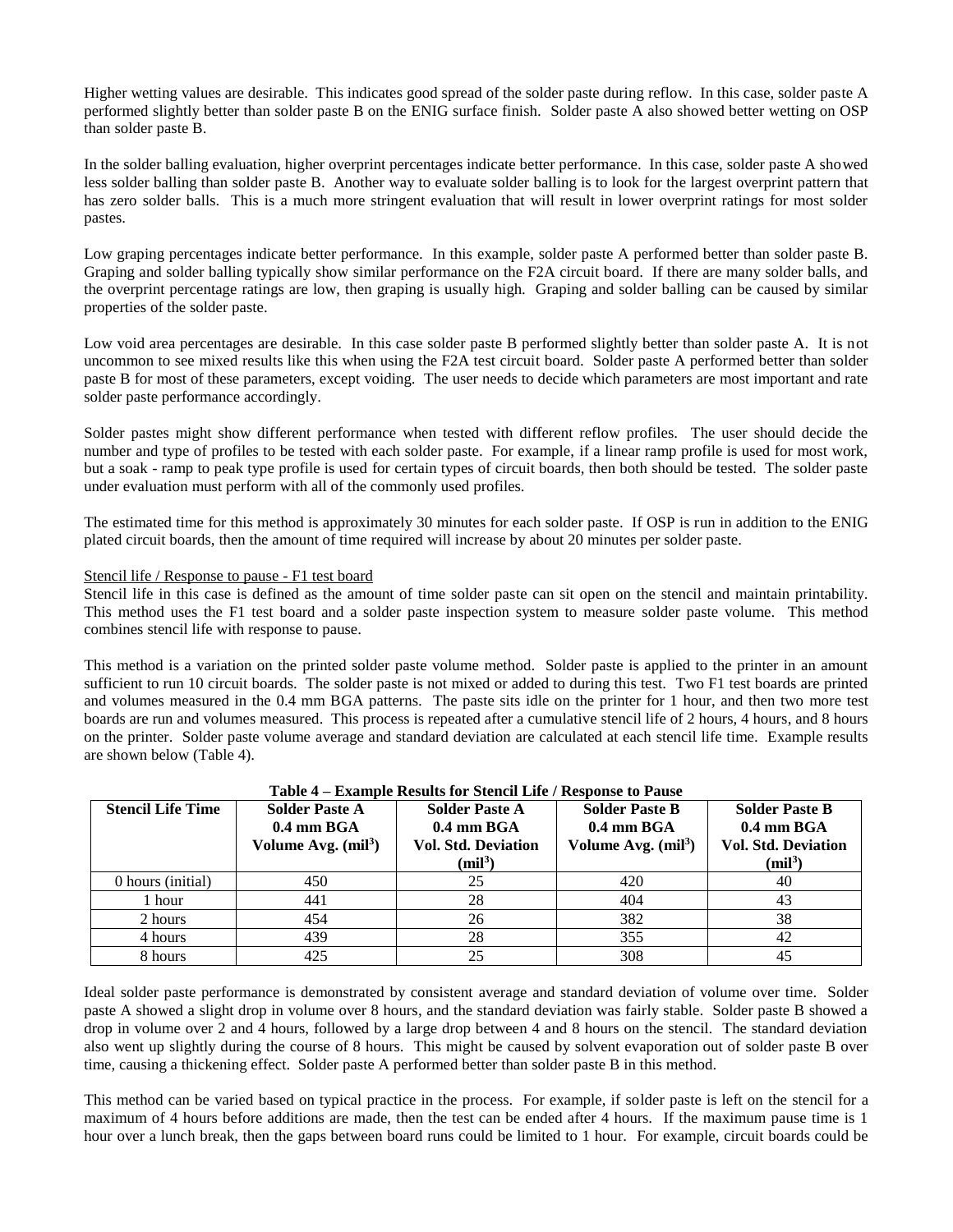run at times 0, 1 hour, 2 hours, 3 hours, and 4 hours. This method gives useful information about the ability of solder paste to function in the normal process. If a more extreme test is desired, then solder paste could sit open on the stencil overnight and volume measured the next day. This would essentially test an 18 or 24 hour stencil life.

The estimated time to run this method depends largely upon the standard practice used in the print process. This method can take as long as 8 hours, which is usually adequate to differentiate between solder pastes. The actual time required for operator interaction is approximately 60 minutes broken up throughout the total test duration.

### Stencil life / Reflow performance – F2A test board

This method measures change in reflow performance over the course of the stencil life. The F2A test board is used instead of the F1 test board.

This method is very similar to the stencil life / response to pause test. Solder paste is left on the printer for 8 hours. Two F2A test boards are printed and reflowed at user defined intervals. Typical intervals would be 0 hours, 1 hour, 2 hours, 4 hours, and 8 hours. Wetting, solder balling, graping, and (optionally) voiding are compared at each time interval. Look for changes in performance over time. For example, an increase in solder balling (decrease in overprint percentage) might indicate that a reaction is occurring in the solder paste, causing a loss of activity. It might also indicate that air oxidation of the solder powder is occurring which leads to increased solder balling and possibly graping. A loss of performance indicates instability in the solder paste. It is desirable to use a solder paste that shows stable performance over time.

The estimated time to run this method depends largely upon the standard practice used in the print process. This method can take as long as 8 hours, which is usually adequate to differentiate between solder pastes. The actual time required for operator interaction is approximately 150 minutes broken up throughout the total test duration.

## Open time / Mass change

This open time method is quite simple. The mass and appearance of solder paste is monitored over time as the solder paste sits open to the air. A digital scale with resolution to 0.01 grams is used for this test. Two competing processes occur when solder paste is open to the air. Solvents evaporate into the air causing a mass loss, and moisture is absorbed into the solder paste causing a mass increase. Environmental conditions have a dramatic effect on the results of this test. It is best to run this near the printer in the environment in which the solder paste is used. A large mass increase indicates moisture absorption is occurring more quickly than solvent evaporation. Solder paste contaminated with moisture tends to show problems with reflow performance, specifically solder balling and voiding. Solder pastes which lose significant solvent tend to increase in viscosity and tack, which might lead to print issues.

This method consists of placing a measured mass of solder paste in a thin layer on a glass dish. Any inert container can be used, such as a plastic sheet, a beaker, etc. It is not recommended to use a container that might react with the solder paste like certain metals. Typically, 30 - 50 grams of solder paste in a layer approximately 5-10 mm thick is adequate for this test. The solder paste is placed in an area near the printer and allowed to sit open to the air over time. After 8 hours and 24 hours the solder paste is weighed and the mass change calculated (Table 5). The appearance of the solder paste is also evaluated for change (Table 6).

| <b>Open Time</b>  | <b>Solder Paste C</b><br>Mass (grams) | <b>Solder Paste C</b><br><b>Change in Mass</b> | <b>Solder Paste D</b><br>Mass (grams) | <b>Solder Paste D</b><br><b>Change in Mass</b> |
|-------------------|---------------------------------------|------------------------------------------------|---------------------------------------|------------------------------------------------|
| 0 hours (initial) | 41.85                                 | NA                                             | 42.28                                 | <b>NA</b>                                      |
| 8 hours           | 41.91                                 | $0.06g(0.14%)$ increase                        | 42.29                                 | $0.01$ g $(0.02\%)$ increase                   |
| 24 hours          | 42.00                                 | $0.15g(0.36%)$ increase                        | 42.31                                 | $0.03g(0.07%)$ increase                        |

**Table 5 – Example Results for Open Time / Mass Change**

The ideal solder paste does not change mass over time as it sits open to the air. Solder paste C showed a significant increase in mass of 0.15 grams (0.36% wt) over 24 hours, while solder paste D showed a much lower increase in mass of 0.03 grams (0.07% wt). Solder paste D performed better than solder paste C in this test.

| Table 6 – Solder Paste Appearance with Open Time                   |  |  |  |  |
|--------------------------------------------------------------------|--|--|--|--|
| <b>Open Time</b><br><b>Solder Paste D</b><br><b>Solder Paste C</b> |  |  |  |  |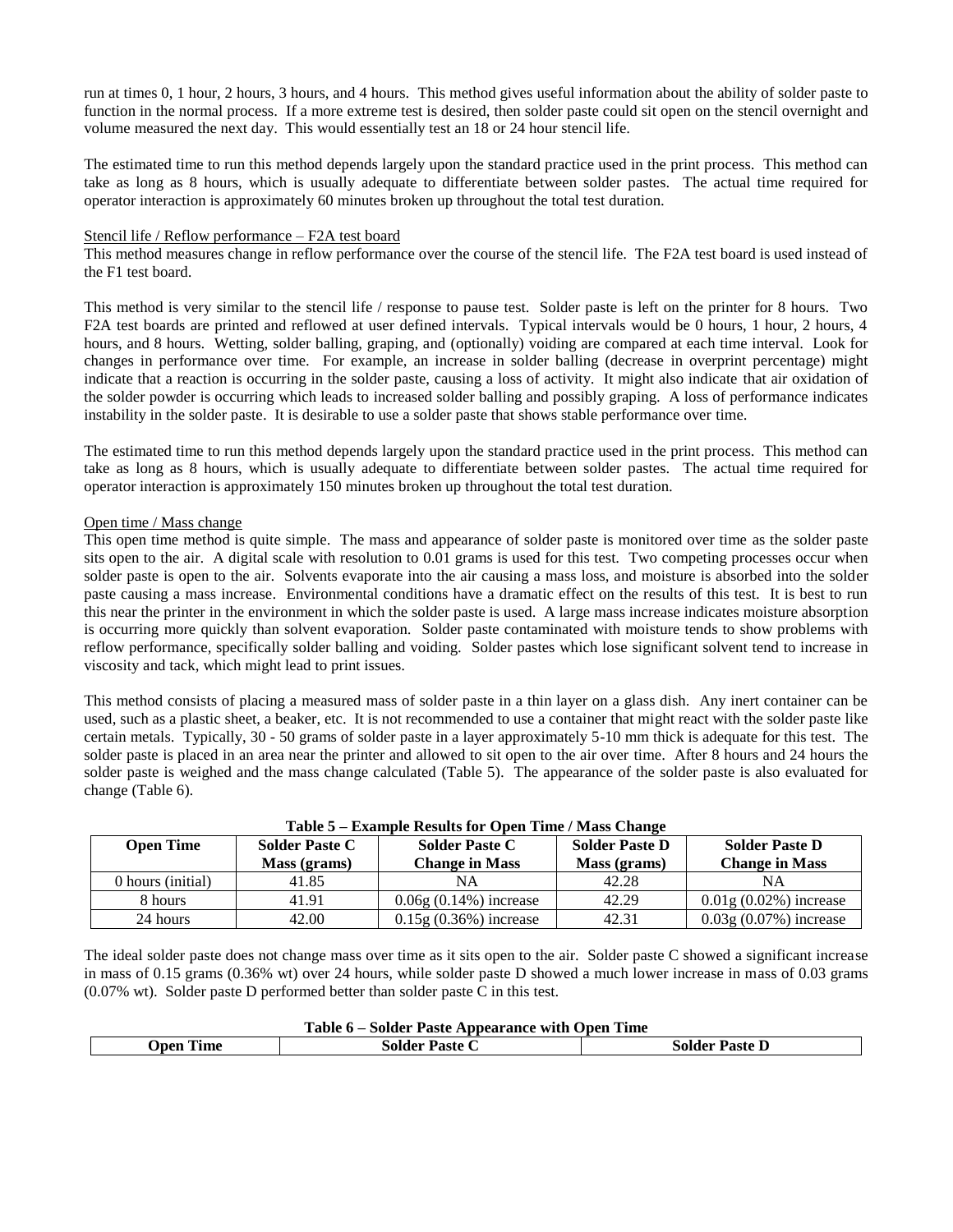

The appearance of the solder paste gives an indication of what is occurring to the paste on the stencil and in the apertures during open times. If the solder paste appears more dry than it did initially, that might indicate potential print issues. If the solder paste appears more wet than it did initially, that might indicate potential reflow issues. In the example above, solder paste C became more wet looking and increased in mass significantly. Solder paste D increased in mass slightly and took on a dry look.

The estimated time for this method is 24 hours. The actual time required for operator interaction is approximately 15 minutes broken up throughout the total test duration.

## Tack force over time

This method involves the use of a tack force tester. There are several types commercially available. The tack force tester must be able to test the tack force of the solder paste using the IPC<sup>12</sup> or JIS<sup>13</sup> standard methods. The idea behind this test is quite simple: monitor changes to tack force over time as the printed solder paste is held open to the air.

Print solder paste onto 6 test slides for each solder paste under evaluation. The slides are then stored near the solder paste printer open to the air and in a location where they will not be disturbed. The tack force is measured initially (time 0), and then again after open times of 1, 2, 4, 8, and 24 hours, looking for changes in tack force. Example results using the JIS tack method are shown below (Table 7)

| Table $t = 0.8$ example Results for Open Time $t_1$ ack Force $-$ J15 method |                       |                       |                       |  |  |
|------------------------------------------------------------------------------|-----------------------|-----------------------|-----------------------|--|--|
| <b>Open Time</b>                                                             | <b>Solder Paste A</b> | <b>Solder Paste B</b> | <b>Solder Paste C</b> |  |  |
|                                                                              | Tack (gram force)     | Tack (gram force)     | Tack (gram force)     |  |  |
| 0 hours (initial)                                                            | 112                   | 95                    | 105                   |  |  |
| 1 hour                                                                       | 110                   | 98                    | 107                   |  |  |
| 2 hours                                                                      | 115                   | 90                    | 104                   |  |  |
| 4 hours                                                                      | 107                   | 78                    | 108                   |  |  |
| 8 hours                                                                      | 110                   | 55                    | 111                   |  |  |
| 24 hours                                                                     | 100                   | 24                    | 129                   |  |  |

**Table 7 – Example Results for Open Time / Tack Force – JIS Method**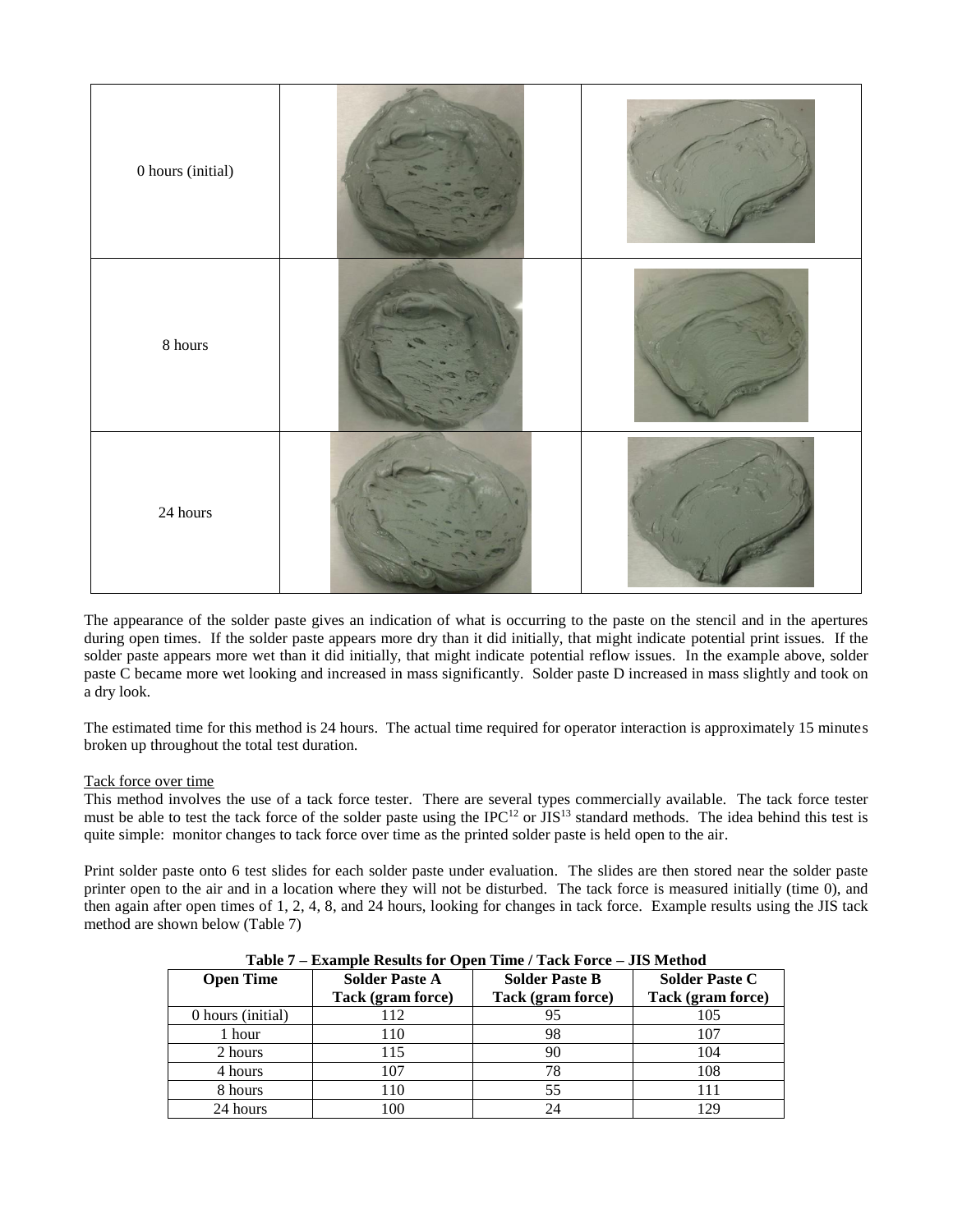Solder paste A was stable over an 8 hour open time but showed a small drop in tack force over 24 hours. This indicates that solder paste A can be printed and held for up to 8 hours prior to reflow. There would be little danger of component shifting or loss of adhesion. Solder paste B was stable for 2 hours but showed a significant drop in tack force at 4 hours, and again at 8 and 24 hours. When using solder paste B, the best practice would be to print, place components, and reflow within 2 hours. Solder paste B should not be used with extended hold times. Solder paste C showed good stability over 8 hours but displayed a significant increase in tack force after 24 hours. If solder paste C were to be reused for multiple days in a row, the printability may suffer due to this increase in tack force.

The estimated time for this method is approximately 15 minutes to print the slides and then 15 minutes per slide to test the tack force. These times apply to each solder paste evaluated. The total time to run this test is 24 hours, but operator interaction is limited to 1 hour and 45 minutes broken up throughout the 24 hour period.

#### Alternate method for Tack force over time

If the user does not have access to a tack tester, then this alternate method for tack force can be used to gather some information. This alternate method involves printing paste, placing components, and storing the boards on their edge. Watch for components shifting or falling off over time. The advantage of this alternate method is that it can be performed on normal production circuit boards, and it does not require a tack tester. The disadvantages of this method are that gravity influences the results, and tack force of the solder paste is not measured directly.

The same open times can be used as discussed in the normal tack force method: 0, 1, 2, 4, 8, and 24 hours. It is best to print paste and place components on at least 2 circuit boards for each solder paste evaluated. It is recommended that only smaller components are used (0402 or 0201). Larger components tend to fall off very quickly in this test and do not provide good information about the solder paste over time. The circuit boards are mounted in a rack, so that they are held at approximately 90 degrees from the horizontal. At each open time, make observations about component shifting and components that have fallen off the board. The number of components placed initially can be counted, and then the components that remain on the boards counted again at each open time. Ideally, the components are held in place so that no parts shift or fall off during the 24 hour hold time. Example results for this alternate method are shown below (Table 8).

| <b>Open Time</b>  | <b>Solder Paste A</b><br># Components on<br><b>Board</b> | <b>Solder Paste B</b><br># Components on<br><b>Board</b> |
|-------------------|----------------------------------------------------------|----------------------------------------------------------|
| 0 hours (initial) | 50                                                       | 50                                                       |
| 1 hour            | 50                                                       | 48                                                       |
| 2 hours           | 48                                                       | 46                                                       |
| 4 hours           | 45                                                       | 40                                                       |
| 8 hours           | 44                                                       | 29                                                       |
| 24 hours          | 40                                                       | 18                                                       |

#### **Table 8 – Example Results for the Alternate Open Time / Tack Force**

In this example, 50 components were placed with each type of solder paste. Components fell off of the circuit board with solder paste A slowly over an 8 hour period. After 24 hours, solder paste A lost 10 components or 20% of the initial placement. Solder paste B lost components more quickly over 8 hours, and after 24 hours a total of 32 components were missing. Solder paste B had a total loss of 64% of the initial component placement. Solder paste A performed better in this test than solder paste B.

The time required for each solder paste is approximately 10 minutes to print and place components on 2 circuit boards and then about 2 minutes to make observations after each open time. The total time per solder paste is about 20 minutes broken up over a 24 hour period.

#### Heat aging of solder paste

Solder paste can be stressed through a few types of accelerated aging methods. These stress tests give some information about the shelf life of the solder paste and also how the solder paste will respond to long or repeated usage on the printer. These stress tests also reveal some information about the potential for reactivity in the solder paste. Highly reactive solder pastes tend to thicken and loose soldering activity over time. The user should be aware that this method might damage the solder paste beyond usability, so it should be run only after all other evaluations are complete.

Heat aging of solder paste is one way to stress solder paste. This method is quite simple. Store sealed jars of solder paste in an oven set to 40 to 45 deg C (104 to 113 deg F) over a 3 day time period. Alternately, a water or sand bath could be used but the paste should be sealed inside of a plastic bag to prevent possible water contamination. After heat aging, solder paste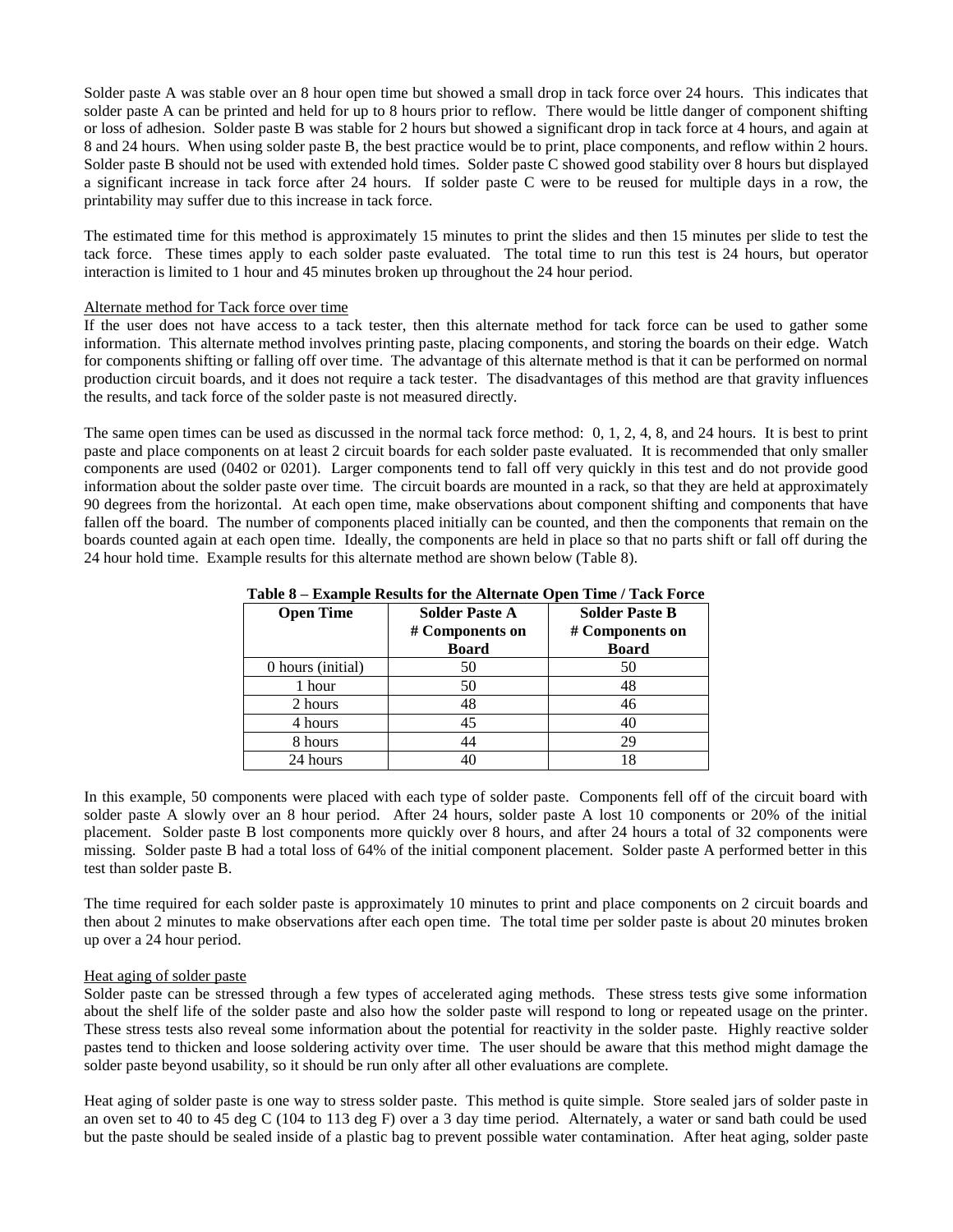performance is evaluated using any or all of the methods described previously. Recommended methods after heat aging are volume measurement, reflow performance, and tack force. The data for the fresh solder paste should be compared to the heat aged solder paste. Ideally, a solder paste shows no change in performance before and after heat aging. Solder pastes which show a drop in performance should be scored lower in this method.

More aggressive versions of this method can be performed. Hold times can be increased to 4 to 7 days. The storage temperature can also be increased up to a maximum of 50 deg C (122 deg F). It is not recommended to store solder pastes above 50 deg C in this test, because adverse reactions may occur which will obscure the results. After heat aging, other performance methods are run and the performance compared to that of the fresh solder paste.

This method can be used to simulate the worst possible storage conditions of the solder paste. For example, a solder paste shipment is received during the summer time. The solder paste is misplaced in a shipping/receiving area without temperature control. The solder paste may be exposed to 45 deg C temperatures for longer than 3 days.

The amount of time required for this test is highly dependent upon the methods chosen to evaluate performance. The heat aging itself requires less than 10 minutes to set up the oven or water bath and store the pastes for the duration of the stress test.

## Continuous mixing of solder paste

This type of stress test evaluates the ability of the solder paste to withstand continuous and repeated use on the printer. It also measures the reactivity of the paste with air. This method gives another measure of the stability of solder paste. Ideal solder pastes are stable over time and their properties should remain consistent throughout the life of the solder paste. The user should be aware that this method might damage the solder paste beyond usability, so it should be run only after all other evaluations are complete.

This test involves continuously printing solder paste over an 8 hour period with no breaks. A printer will have to be taken out of production in order to run this test. A full container of solder paste is loaded onto the printer and is not replenished during the course of this method. A sufficient amount of solder paste for this test is 250 to 500 grams. The solder paste is printed continuously for 8 hours with a board held against the stencil so that the paste does not flow through the apertures. Solder paste may flow outside of the blades, and may have to be moved back to the center of the blades periodically. After the 8 hour print test, then solder paste performance is evaluated primarily through volume measurement and reflow performance. Any or all of the methods previously detailed can be used to evaluate performance. As with other stress tests, data for the fresh solder paste should be compared to the stressed solder paste.

Alternately, a kitchen type mixer can be used to stress the solder paste with 8 hours of continuous mixing. Kitchen mixers are relatively inexpensive and are readily available. The advantages of using a kitchen type mixer are that a printer is not taken out of production, and the paste stays in the bowl without the need to manually move it back under the blades. Pictures of the solder pastes initially, after 8 hours of mixing, and after the mixed paste sat undisturbed overnight are shown below (Table 9).

| <b>Mix Time</b>   | <b>Solder Paste E</b> | <b>Solder Paste F</b> |
|-------------------|-----------------------|-----------------------|
| 0 hours (initial) |                       |                       |

## **Table 9 – Solder Paste Appearance after Continuous Mixing**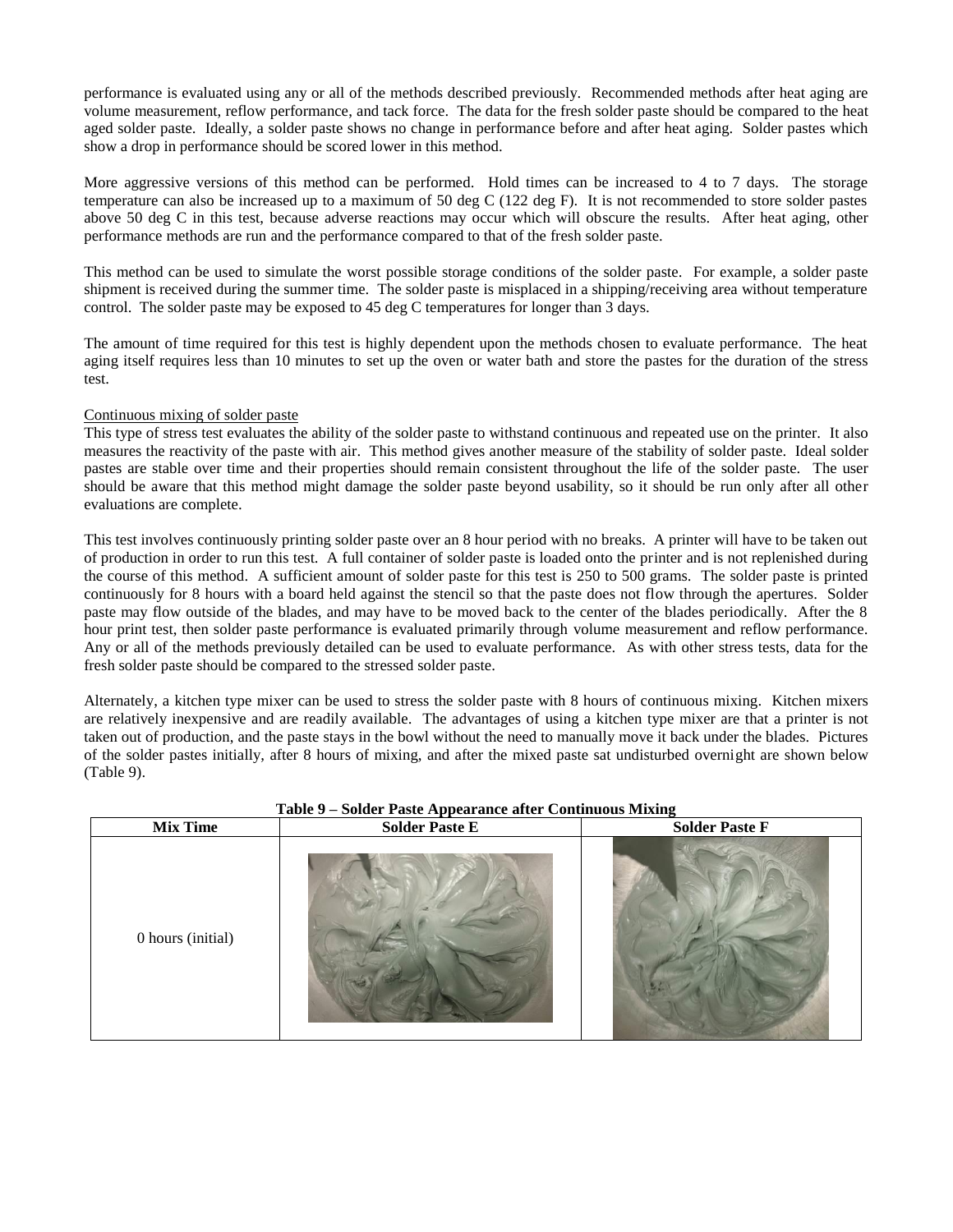

Both solder pastes took on a wet and creamy look after 8 hours of continuous mixing. This is due to shear thinning of the solder paste. As the solder paste sat undisturbed, the viscosity recovered to a steady state. After the mixed pastes sat undisturbed overnight, they became dry and dull looking and were very thick. Solder paste F was drier and thicker than solder paste E. Solder paste F performed worse than solder paste E in this test. This indicates that Solder paste F is less stable and more reactive to air exposure and mixing.

Stable pastes normally show a slight decrease in viscosity, but no change in print or reflow performance. Stable pastes also show very little change in appearance. Unstable pastes show an increase in viscosity and an appearance change. A dramatic thickening of the solder paste indicates a reaction with air through the energy provided by continuous mixing. An appearance change to a dry, dull, or chunky look also indicates a reaction took place. Solder pastes that react in this test may give inconsistent results in long term printing and may also have issues with solder balling or graping.

The amount of time required for this test is highly dependent upon the methods chosen to evaluate performance. The continuous mixing method itself requires approximately 15 minutes to set up and clean up after it is finished.

## Water solubility of raw solder paste

This method is intended for use with water soluble solder pastes. Most water soluble solder paste are actually water washable, and do not truly dissolve in water. Surfactants included in the solder paste are intended to help saponify and wash away the non-water soluble ingredients in the flux. Water solubility of the raw solder paste is easy to determine and gives some general information about the washability of the solder paste flux.

The raw solder paste can easily be tested by placing a small spatula of paste (approximately 10-15 grams) into a transparent glass or beaker full of water (200 - 300 mL). Alternately, the solder paste flux could be used in place of the solder paste. Stir the solder paste into the water until the mixture is uniform, and then allow the glass to sit undisturbed. Once the solder powder settles to the bottom, look through the water. If the water is cloudy, or if there are floating solids on the surface of the water, then the solder paste is not truly water soluble. When two solder pastes are compared, the amount of paste used in each test should be the same. The difference in cloudiness of the water is compared (Figure 8).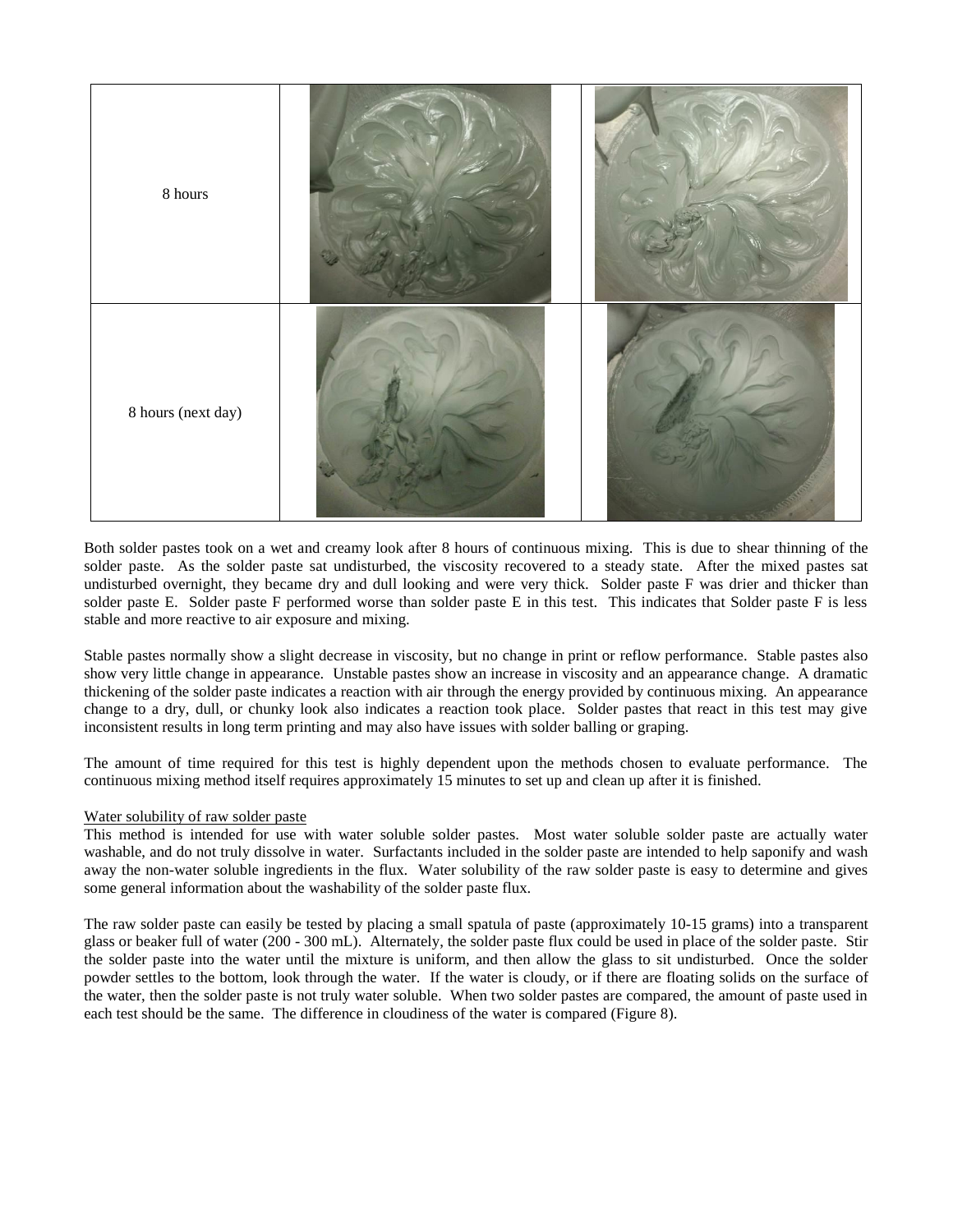

**Figure 8 - Solder paste mixed with water. Water washable (left) vs. water soluble (right)**

The solder paste on the left turned the water cloudy, which indicates that some of the ingredients are not soluble in water. The solder paste on the right dissolved, leaving the water clear. The solder powder settled to the bottom in both cases, and is not expected to dissolve. The solder paste on the right will be easier to clean in a water wash system.

The amount of time required for the raw solder paste water solubility test is approximately 15 minutes per solder paste tested.

## Water solubility of reflowed flux residue

This method is intended for use with water soluble solder pastes. Water solubility of the flux after reflow can be determined through a soak test in a container of water.

This method is quite simple. Print 3 circuit boards for each solder paste. Components should be placed if possible. The first board is reflowed only 1 time. The second board is reflowed 2 times. The third board is reflowed 3 times. Multiple reflow cycles thermally stress the flux residue making it more difficult to wash off. Soak each circuit board in a container full of water, without agitation for the duration of the test. Inspect the boards for flux removal every 5 minutes up to a total time of 30 minutes. This test can be ended once the flux residue is removed. Some solder paste fluxes can easily be removed after 5 minutes of soaking while others cannot (Figure 9).



**Figure 9 - Reflowed solder paste before (top) and after (bottom) soaking in water for 5 min. The number of reflow cycles increases from left to right (1, 2, and 3)**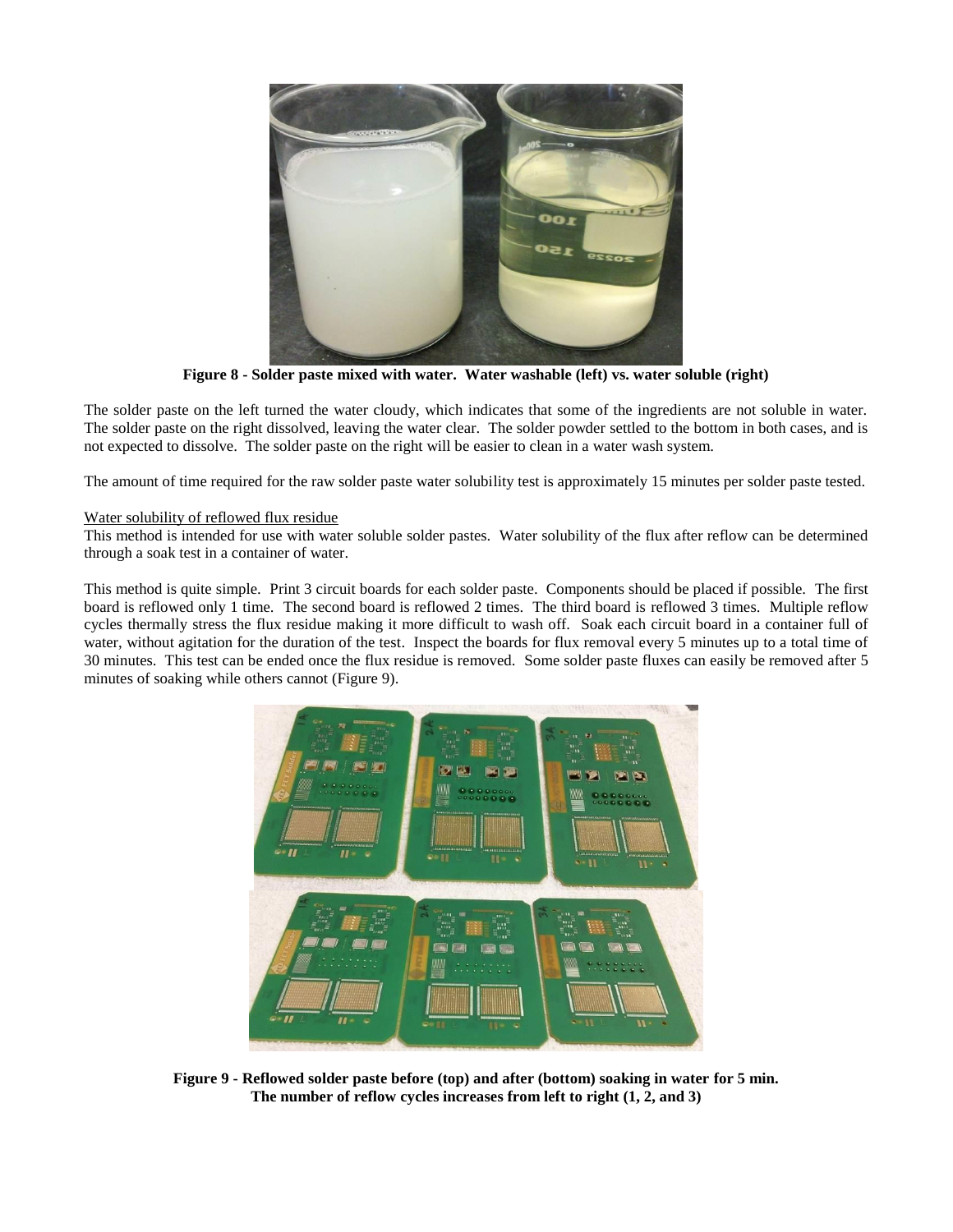In this example, the reflowed flux grew darker in color with each successive reflow. After soaking for 5 minutes, the flux residue was completely removed from the circuit board reflowed 1 time. The circuit board reflowed 2 times had slight flux residue left. There is a considerable amount of flux residue left on the circuit board reflowed 3 times. In this test, an additional 25 minutes of soaking was required for a total of 30 minutes soak time, before all of the flux was removed from the circuit board reflowed 3 times. For comparison, another water soluble paste was completely removed from all three boards after 5 minutes of soaking.

Alternately, the circuit boards can be placed into the water wash system and cleaned using the normal process. Components should be placed in this version of the method in order to evaluate washability in tight clearances. Inspect the circuit boards for complete removal of flux and make observations about the differences in cleanability after 1, 2, and 3 reflow cycles.

A more challenging version of this method is to reflow circuit boards 1, 2, and 3 times and then hold them for 72 hours. Perform wash tests after the 72 hour hold time. This simulates multiple reflows in addition to staging circuit boards over a weekend prior to washing. This test can be modified to challenge the solder pastes using the worst possible case for cleanability.

Ionic contamination (ROSE) testing can be done to determine the amount ionic residue left on the circuit boards after this test. In this variation, the boards should be washed for a fixed period of time, e.g. 5 minutes. Alternately, the circuit boards could be run through the normal wash equipment. Ionic contamination testing is run after drying the circuit boards. This gives a quantitative measurement that can be used to compare and contrast the washability of water soluble solder pastes.

If knowing the chemical nature of the ionic contamination is desired, then ion chromatography (IC) can be used. Again, the circuit boards should be washed for a fixed period of time or run through the normal wash equipment. After drying, the ionic species are extracted from the circuit boards and run through an ion chromatograph. This gives quantitative data about select ions left behind by the flux residue. Ion chromatography is commonly used to measure halide ions through an IPC standard method.

The amount of time required for the reflow and wash test is about 45 min per solder paste. If ionic contamination or ion chromatography are run, then the time required will increase.

#### **DISCUSSION**

#### Time requirements

The properties of most importance to the user will determine which methods to use and subsequently the amount of time required. It is the intent of this paper to present methods that are quick to run and generate useful data. A summary of the methods and time required is in the table below (Table 10).

|                                        | neculou building , and third nequited    |                          |
|----------------------------------------|------------------------------------------|--------------------------|
| <b>Method</b>                          | <b>Property Evaluated</b>                | <b>Time Required per</b> |
|                                        |                                          | <b>Solder Paste</b>      |
| Solder paste volume average & standard | Printability of solder paste through     | 60 minutes               |
| deviation                              | small area ratio apertures               |                          |
| SPI measurement                        |                                          |                          |
| *Alternate volume average & standard   | Printability of solder paste overall     | 30 minutes               |
| deviation                              |                                          |                          |
| Mass measurement                       |                                          |                          |
| Bridging at print                      | Bridging potential for solder paste, and | 10 minutes               |
|                                        | brick definition                         | Concurrent with volume   |
| Reflow performance on ENIG             | Wetting, solder balling, graping, and    | 30 minutes               |
|                                        | voiding                                  |                          |
| *Alternate reflow performance on OSP   | Wetting, solder balling, graping, and    | 20 minutes               |
| Run in addition to ENIG                | voiding on OSP                           |                          |
| Stencil life / Response to pause       | Change in printability of a solder paste | 60 minutes               |
|                                        | over time, as it sits on the stencil     | Spread out over 8 hours  |
| Stencil life / Reflow performance      | Change in reflow performance as the      | 150 minutes              |
|                                        | solder paste sits on the stencil         | Spread out over 8 hours  |
| Open time / Mass change                | Environmental effect on solder paste     | 15 minutes               |
|                                        |                                          | Spread out over 24 hours |
| Tack force over time                   | Ability of solder paste to retain tack   | 1 hour 45 minutes        |
| Tack tester                            | force when open to air                   | Spread out over 24 hours |

#### **Table 10 – Method Summary and Time Required**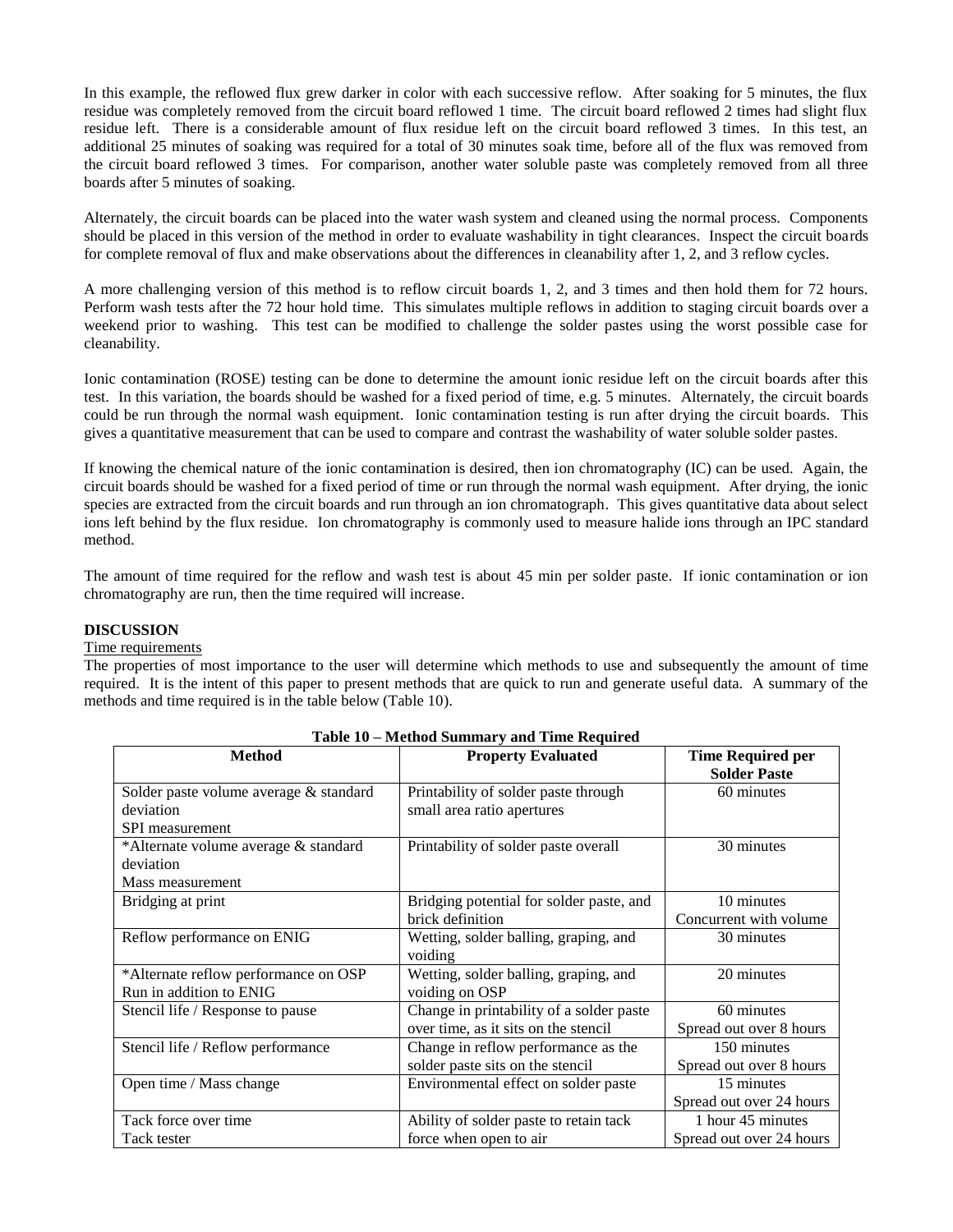| *Alternate tack force over time           | Ability of solder paste to hold        | 20 minutes               |
|-------------------------------------------|----------------------------------------|--------------------------|
| Component movement                        | components in place at 90° angle       | Spread out over 24 hours |
| Heat aging                                | Gives information about shelf life and | 10 minutes plus          |
|                                           | potential reactivity of solder paste   | methods used after aging |
| Continuous mixing                         | Ability of solder paste to tolerate    | 15 minutes plus          |
|                                           | repeated printing, and potential       | methods used after       |
|                                           | reactivity with air                    | mixing                   |
| Water solubility of raw solder paste      | Water solubility of raw paste          | 15 minutes               |
| Water solubility of reflowed flux residue | Water washability of flux after reflow | 45 minutes plus          |
|                                           |                                        | Ionic contamination      |
|                                           |                                        | methods                  |

The total amount of time required to evaluate a solder paste depends upon the methods chosen. For example, if the methods used include volume average and standard deviation using SPI and Reflow performance on ENIG, then the time required for one solder paste is 90 minutes. It is always recommended to run a control solder paste for comparison, therefore in this example the total time to evaluate two solder pastes is 180 minutes.

## Scoring system

A system for scoring the performance of solder pastes is presented here. This scoring system can be modified to fit the needs of the user. First the importance of the properties of the solder paste must be ranked. Rank these properties using a simple (1, 2, 3) system. Assign a rank of 3 to the most important properties, assign a rank of 2 to moderately important properties, and finally assign a rank of 1 to the least important properties. If the property will not be tested, then assign NA or remove it from the list. An example of importance ranking is shown below (Table 11).

| <b>Method</b>                                       | <b>Rank of Importance</b> |  |
|-----------------------------------------------------|---------------------------|--|
|                                                     | (3=highest,               |  |
|                                                     | 2=moderate, 1=lowest)     |  |
| Solder paste volume average $\&$ standard deviation | 3                         |  |
| <b>SPI</b> measurement                              |                           |  |
| *Alternate volume average & standard deviation      | NA.                       |  |
| Mass measurement                                    |                           |  |
| Bridging at print                                   | 3                         |  |
| Reflow performance on ENIG                          | 3                         |  |
| *Alternate reflow performance on OSP                | <b>NA</b>                 |  |
| Run in addition to ENIG                             |                           |  |
| Stencil life / Response to pause                    |                           |  |
| Stencil life / Reflow performance                   |                           |  |
| Open time / Mass change                             | $\mathfrak{D}$            |  |
| Tack force over time                                | <b>NA</b>                 |  |
| Tack tester                                         |                           |  |
| *Alternate tack force over time                     | NA                        |  |
| Component movement                                  |                           |  |
| Heat aging                                          | <b>NA</b>                 |  |
| Continuous mixing                                   | $\mathfrak{D}$            |  |
| Water solubility of raw solder paste                | <b>NA</b>                 |  |
| Water solubility of reflowed flux residue           | NA.                       |  |

**Table 11 – Example Ranking of Importance of Solder Paste Properties**

In this example, methods ordered by importance are listed below.

| Highest Rank 3:  | Solder paste volume by SPI, Bridging at print, Reflow performance on ENIG |
|------------------|---------------------------------------------------------------------------|
| Moderate Rank 2: | Open time/mass change, Continuous mixing                                  |
| Lowest Rank 1:   | Stencil life/response to pause, Stencil life/reflow performance           |
| NA:              | Methods will not be run                                                   |
|                  |                                                                           |

Assign a score for each solder paste run within each method. Use a scoring range of 1 to 3. A score of 3 represents best performance for that solder paste in that method. A score of 2 represents moderate performance. A score of 1 represents the worst performance. These scores must be assigned by comparing and contrasting performance of each solder paste tested. Next, calculate the performance of each solder paste for each method by multiplication of the importance rank by the score.